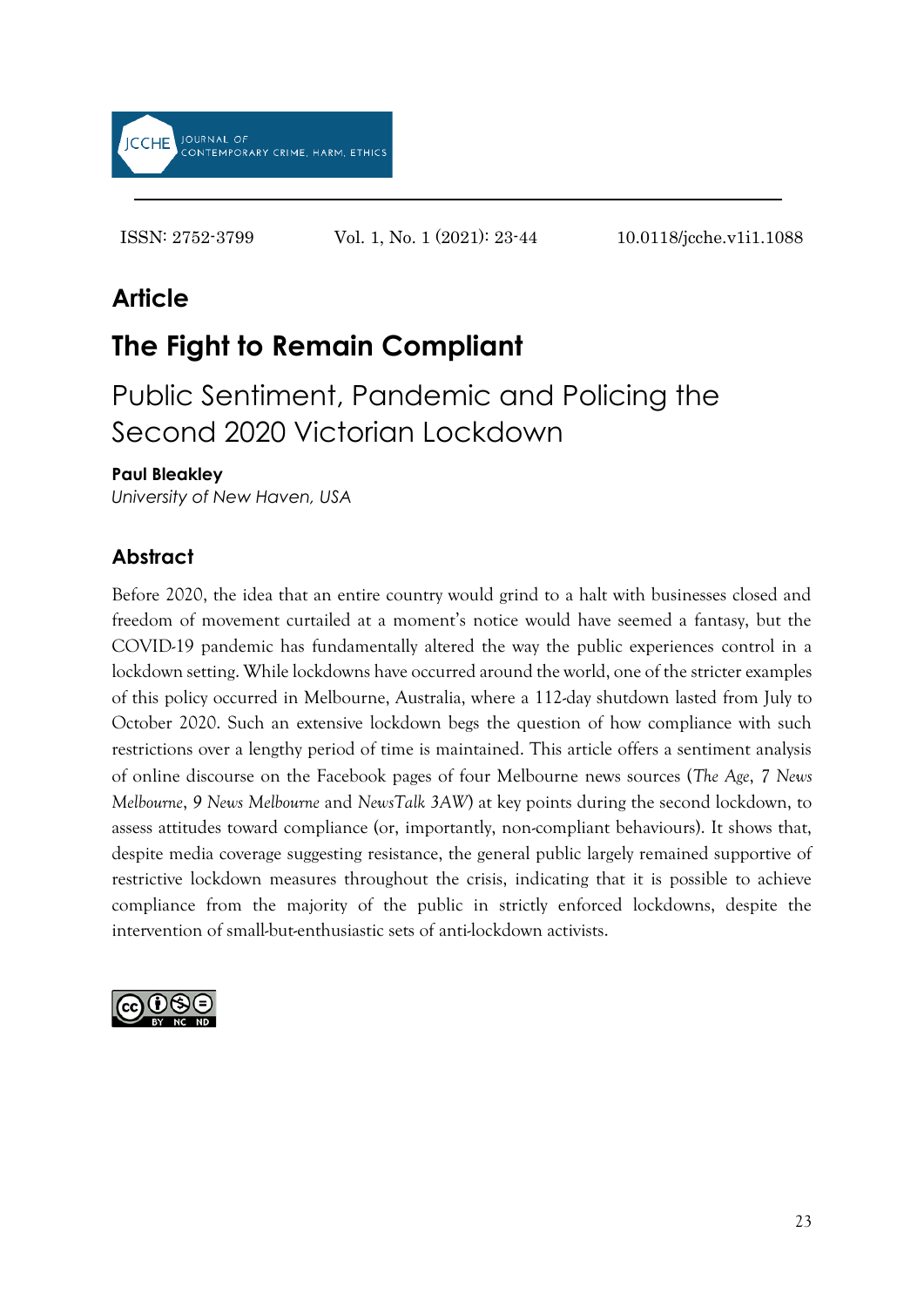### **Introduction**

As countries around the world have spent 2020 grappling with the significant human toll of COVID-19, the public health response to the pandemic has sparked questions regarding the willingness of a population to comply with lockdown regulations. While the precise conditions of "lockdown" differ between jurisdictions, the term has entered the lexicon in 2020 as a way to describe an enforceable stay at home order, including the closure of non-essential businesses and restrictions on travel to-and-from an affected locale (Caulkins et al., 2020). In many countries, local or national lockdowns have been the standard course of action when community transmission of the virus reaches an unsustainably high level, and have typically been constructed as a temporary "circuit breaker" measure that is put in place to put a stop to unsafe interactions and, in turn, lower infection rates and avert additional strain being put on health services (Koh, 2020). Perhaps the earliest localised lockdown occurred at the epicentre of the COVID-19 outbreak in Wuhan, China, on 23 January 2020 — two days before the first confirmed case of the virus in Australia was identified in a traveller recently returned from the region (Qian and Hanser, 2020). Wuhan was the first, but certainly not the last place to adopt a lockdown strategy: following the failure of local lockdowns in Northern Italy to kerb the spread of COVID-19 in late February, the Italian government imposed the world's first national lockdown on 9 March 2020, a policy soon adopted by other nations as the virus continued to spread unabated (Caselli et al., 2020).

As the research conducted by Reicher and Stott (2020) highlights, the level of repressive policing that occurs when enforcing a lockdown is a central component in the calculation of how likely a community is to participate in non-compliant behaviours. The response of police is, in turn, determined by the distinct public health strategy adopted by a government. While a general, growing consensus developed throughout 2020 that some degree of mandated, collective social action was needed to avert the rampant spread of COVID-19, the extent of this action has been a matter of extensive debate. Baker et al. (2020) identify five common non-pharmaceutical strategies for combatting the pandemic that emerged during 2020. The first is, conversely, to take no action at all — a strategy common in the early stages of the pandemic, but increasingly less observed as the seriousness of COVID-19's impact became more apparent. The second identified strategy was "mitigation" in which the priority of the state is to flatten the peak and prevent COVID-19's spread getting worse, but without taking proactive steps to *lower* infection rates (Baker et al., 2020: 1). The next strategy, one of the most common in North America and Europe, is "suppression" wherein measures like lockdowns and business closures are imposed, often for short periods when hospital admissions reach a critical point. The final two strategies that Baker et al. identify are the most strict and, in some views, repressive: common in Asian countries, "elimination" is a strategy in which lengthy, often pre-emptive actions are taken to force virus transmission levels to zero, while "exclusion" is practiced in isolated countries where COVID-19 was yet to arrive, to prevent others bringing the virus in the first place.

Unlike their northern neighbours, countries in southeast Asia had been at the epicentre of the H151 influenza (or "bird flu") crisis, and were both socially and politically primed to enter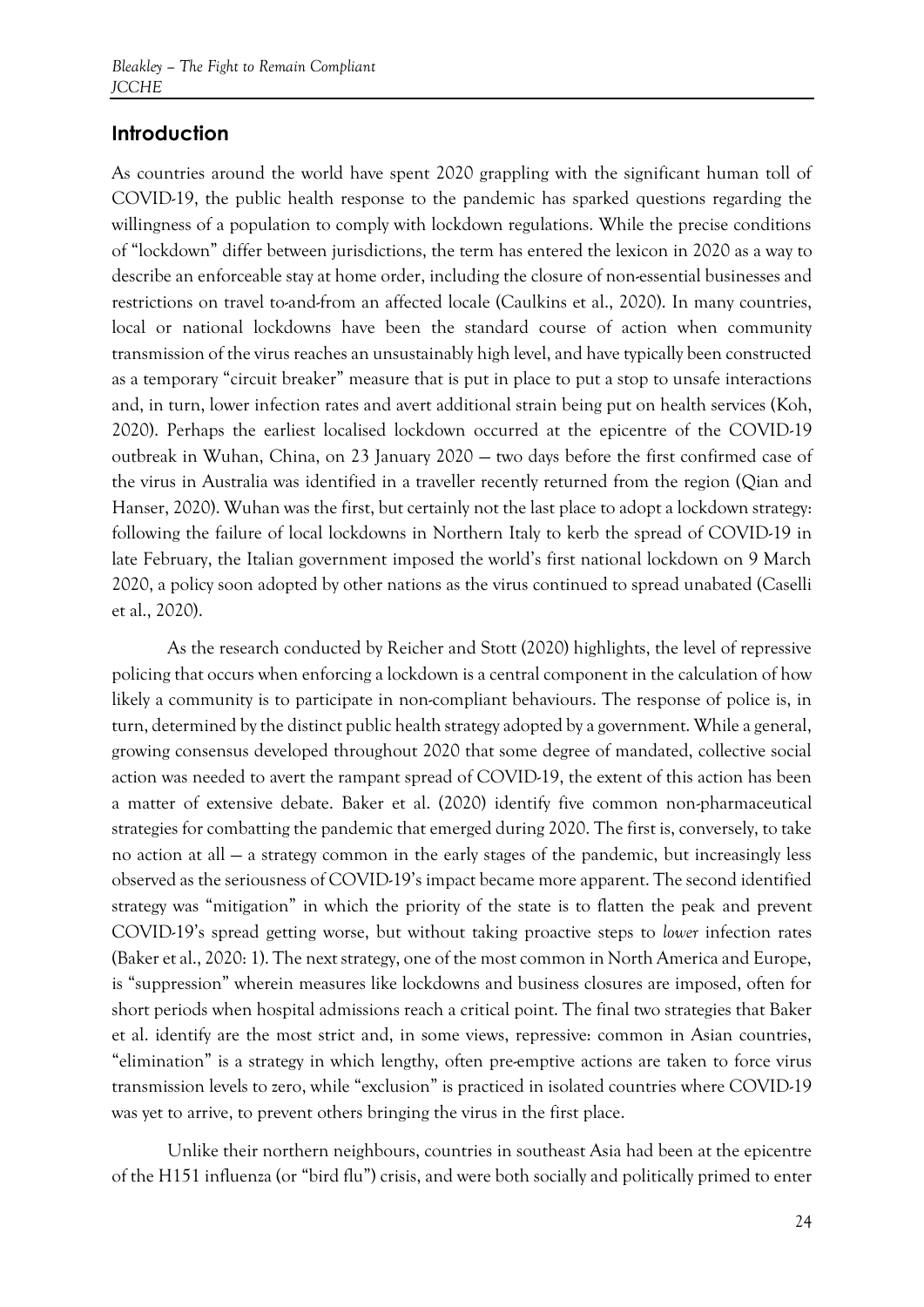into a similarly repressive state response to combat COVID-19. The general acceptance of lockdown in these countries is perhaps anecdotal evidence that previous experience of a public health crisis makes compliance with public health orders more likely, though there are too many other sociocultural variables to consider making generalisations that would apply to North American and European countries at this stage. The public health response to COVID-19 in Australia is somewhat different to the overt elimination strategy observed in New Zealand and much of Asia. In the view of Dr Nick Coatsworth (2020), the Australian government's Deputy Chief Medical Officer, eliminating COVID-19 is a "false hope … it's unrealistic – and it's dangerous". Coatsworth argues that total elimination is impossible without completely sealing borders (using an exclusionary policy), particularly as global transmission of the virus remains at such high levels. Instead, the Australian government has described its policy as "aggressive suppression": adopting "whatever measures necessary, including the difficult decisions to reintroduce restrictions and close borders, to shut down community transmission where it occurs" (Coatsworth, 2020). The distinction drawn between elimination and aggressive suppression by Coatsworth is, by and large, a semantic issue rather than a substantive difference: if the goal of elimination is to achieve a persistent zero-transmission rate, not simply flattening the curve of infections as in most suppression strategies, then Australia has pursued a pseudoelimination strategy regardless of what label it has chosen to apply.

By late March, much of Australia had progressively entered into a nationwide lockdown in response to 1,600 active cases in the isolated island nation. Lasting (approximately) from March to May, lockdown was pursued as a national policy agreed by federal and state leaders as part of this aggressive suppression strategy, via some of the most sweeping control measures seen in the nation's relatively short history (Blakely et al., 2020). While the national lockdown eased in May, a resurgence of the virus in the Melbourne metropolitan area saw parts of Victoria begin a second lockdown from 7 July 2020; initially announced by Premier Daniel Andrews as a sixweek action, the second lockdown was extended for 112-days total, until eventually the state recorded zero new cases on 26 October 2020 (Smith, 2020). Although this lockdown was seemingly smaller in scale, effecting one city in comparison to the national lockdown experienced earlier in the year, its impact (in context) cannot be ignored: with around five million residents, the population of Melbourne alone makes up around 20 percent of the total Australian population. Geographically, it is the largest metropolitan area in the country, encompassing almost 10,000 km<sup>2</sup> (City of Melbourne, 2021). Given the proportion of Australians affected by the Melbourne lockdown, the policy became a significant point of contention in the overarching Australian experience of COVID-19. The Victorian lockdowns were criticised by some as overly punitive and heavily policed compared to other lockdowns around the country (and the world) and, in some sectors, derided for committing to a zero case number before beginning to "reopen" (Smith, 2020). This article examines the potential lasting impacts of the strictly enforced elimination strategy in Victoria, the state which experienced the most severe and prolonged lockdown. Further, this article discusses whether vocal anti-lockdown activists in the state accurately reflect the collective community attitude towards Victoria's policy of aggressively policing a public health issue to ensure compliance.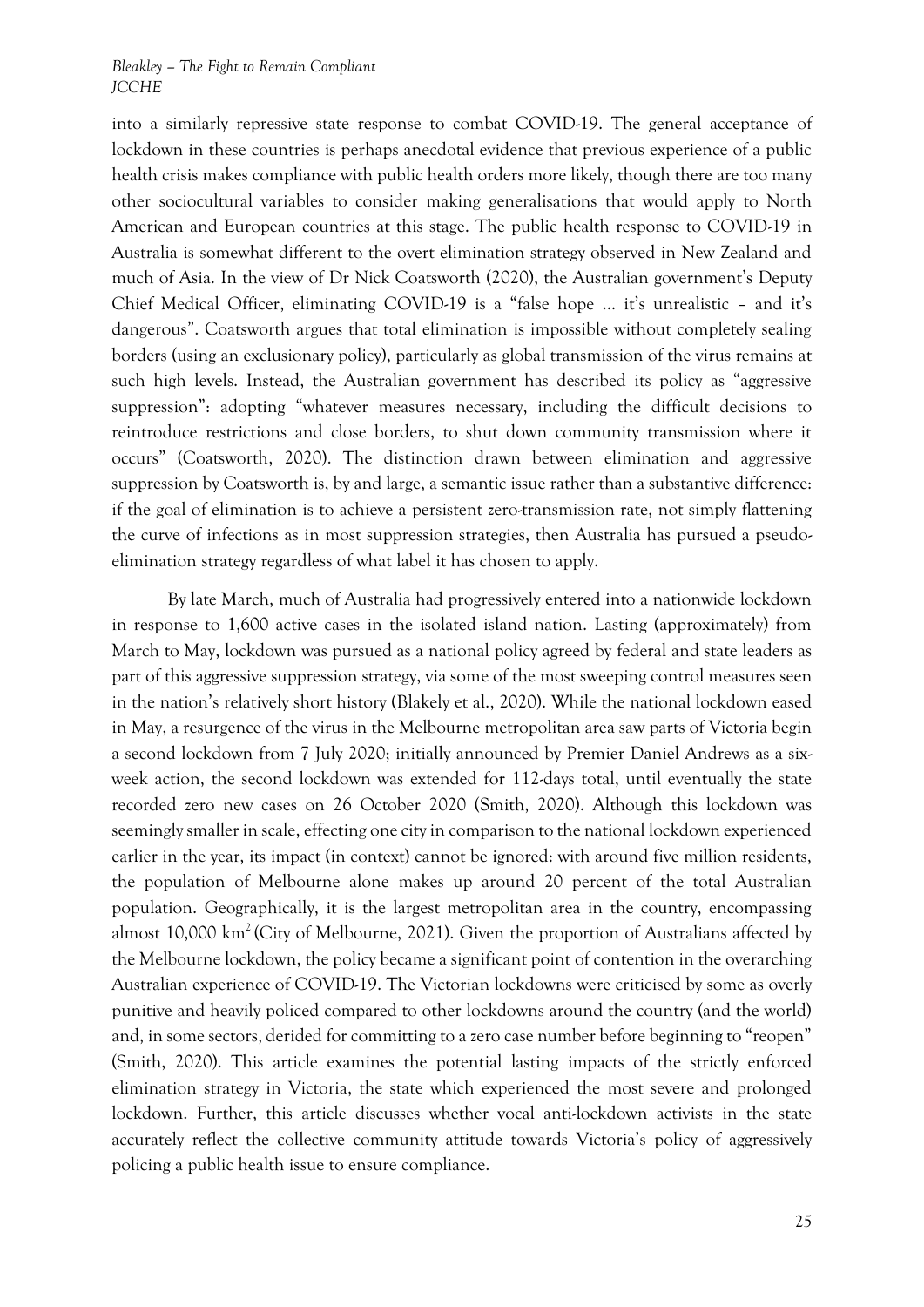### **Literature Review**

Before turning to the specifics of the 2020 Victorian lockdown, we must examine the contemporary resurgence of the anti-vaccination (or "anti-vax") community, which has emerged as a committed vanguard of the COVID-sceptic, anti-lockdown movement in Australia. Hussain et al. (2018) refer to the anti-vax movement as "a regression in modern medicine" (1) and, further, one which "poses a dire threat to people's health and the collective herd immunity" (5). While Hussain et al. propose several explanatory factors for the current state of anti-vax support, including the "misguided" support of celebrities and debunked medical studies, they point to the crucial role that the Internet has played in increasing the public's access to medical information — accurate or otherwise (2018: 3). Multiple research studies suggest that the online anti-vax community is largely sustained by an "echo chamber" that forms on social media: in their study of six popular anti-vax pages on Facebook, Smith and Graham determined that antivax proponents "utilise social media to foster online spaces that strengthen and popularise antivaccinations discourses" (2019: 1310). Their analysis of these discourse sites revealed anti-vax as a "highly 'feminised' movement" where the majority of participants are women, and also revealed that (despite giving the appearance of being a global movement) the online anti-vax community is, in fact, propped up by a relatively small group of enthusiastic activists (Smith and Graham, 2019). Like Smith and Graham, Mitra et al. (2016) also focused attention on the prevalence of anti-vax rhetoric on social media, this time drawing on four years' worth of longitudinal data on Twitter. In their study, Mitra et al. found pre-existing distrust of government to be a precondition of anti-vax attitudes, suggesting that the most effective approach to combat anti-vax rhetoric may not involve the normal authoritative sources like government and public health agencies — groups that the anti-vax community are already predisposed to doubt.

The anti-vax community has proven especially strong in Australia, where vaccine hesitancy has a long-established history, predating the COVID-19 pandemic. In 1994, the Australian Vaccination Network (now known as the Australian Vaccination-risks Network, or AVN) was created as a special interest lobby group dedicated to a range of anti-vaccine campaigns, including opposition to mandatory vaccination policies and the promotion of fringe scientific studies purporting health risks associated with vaccines (Aechtner, 2021). The AVN has been described as a "strong hold of the anti-vaccination movement" due to its active role as a facilitator and distributor of misinformation (Murray, 2009). While the current official membership of the organisation is unclear, the AVN's official Facebook page (which is secure, and requires individuals to "sign up") boasts 18,921 followers (as of 19 January 2021). The influence of antivax rhetoric in Australia, from the AVN or otherwise, is also reflected in vaccine-confidence data: in a 2017 study by Chow et al. on parental attitudes it was found that less than half (48 per cent) of Australian parents had no concerns about vaccines, and over 20 per cent believed that vaccines caused conditions such as autism. Rozbroj et al. (2019) note that a variety of demographic and psychosocial factors were predictors of anti-vax sentiment in Australia: they specifically list low socio-economic status, poor access to services, lack of trust in healthcare and high use of the Internet as predictors for social resistance to vaccination. Again, these findings are of significance to the current study. If, as Hussain et al. (2018) also argue, higher engagement with the Internet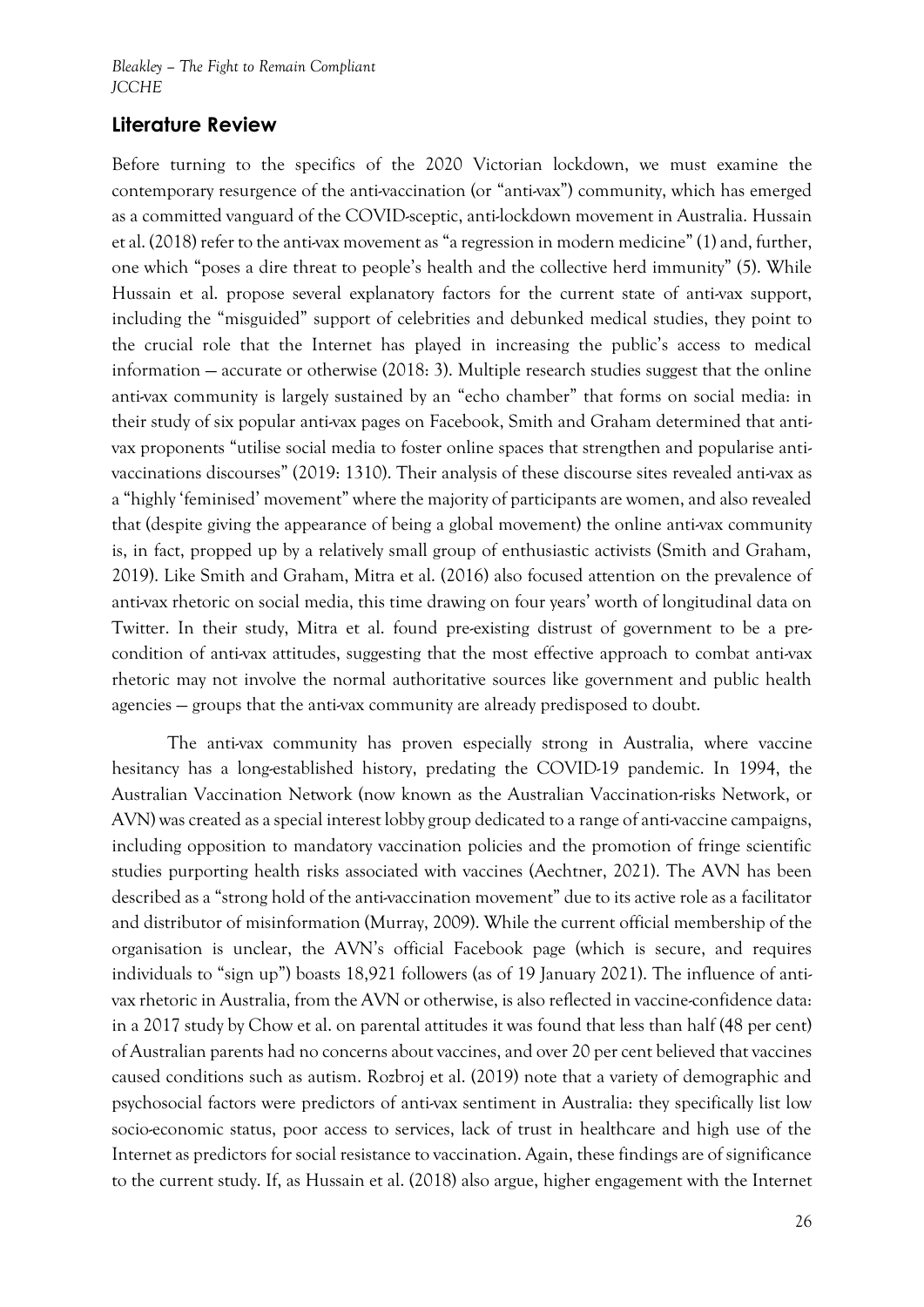and a lack of access to services are indicators of susceptibility to anti-vax rhetoric, there is perhaps no better time for such attitudes to take root than in the midst of a pandemic and lockdown, where Internet usage is generally higher than usual and public services are under severe strain (Ramsetty and Adams, 2020; Alheneidi et al. 2021).

During the COVID-19 pandemic the anti-vax community has, to some extent, evolved: while concern over the potential harmful medical effects of vaccination is still central to anti-vax rhetoric, the community has also turned its broadly anti-establishment lens to public health efforts to control the virus, becoming as much "anti-lockdown" as anti-vax. It bears noting that, though many in the anti-vax community are also (likely) critical of COVID-19 mitigation efforts like lockdown, this anti-lockdown contingent is not exclusively made up of ardent anti-vaxxers. The unique conditions of the COVID-19 pandemic have resulted in a resistance to government efforts motivated by a broader range of factors, including individuals not ordinarily anti-vax, but who are sceptical of the unusually fast development and rollout of the COVID-19 vaccine program. Others falling under this category do not question the existence of COVID-19 or the efficacy of vaccines, but are more concerned about the limits on freedom and impacts on business caused by extended lockdown policies (Lin et al., 2021). It is necessary to make this point so as not to conflate the ideology and experience of committed anti-vax campaigners with the social media analysis conducted as part of this research: while it is probable that some of the comments analysed in this study do come from conventional anti-vax advocates (or are otherwise informed by the rhetoric of this group) it is just as likely that anti-lockdown sentiment derives from another reason, whether listed here or otherwise. This is important, as it contributes to the understanding of the response to COVID-19 lockdowns not as a discrete case of being anti-vax or not, but as a complex issue with a variety of factors at work.

For some historically marginalised groups, the repressive intervention designed to target COVID-19 exists against a backdrop where repressive policing is part of their traditional relationship with the state. In a preliminary study looking at policing of public health orders (like lockdowns) in the United States, United Kingdom and France, Reicher and Stott (2020) identify several potential determinants of disorder in a lockdown-style setting: these include perceived structural inequalities fomenting anti-authoritarian perspectives, a historical context of sociopolitical oppression and the specific style of repressive policing as part of maintaining a lockdown policy. Ahmed Kadry (2020) refers to some examples of this "repressive policing" in the United Kingdom, where he suggests that "notable incidents including the use of drones to enforce lockdown widely [were] criticised as an overstep by policing and policing being out of touch with the communities it is meant to serve". Ulrike M. Vieten (2020) also supported Reicher and Stott's contention that existing structural inequalities are deeply intertwined with public health compliance, albeit in a different sense: Vieten notes that, in the United States, "pandemic populism" (and anti-lockdown activism) has largely been the domain of a generally privileged, white far-right, whereas the interests of marginalised racial or classed communities are not represented. Like Jen Schradie (2020) also argues, Vieten points to the mobilisation of antilockdown campaigners in this context as an example of a broader right-wing rhetorical messaging in social media echo chambers, not unlike those identified by Smith and Graham (2019) as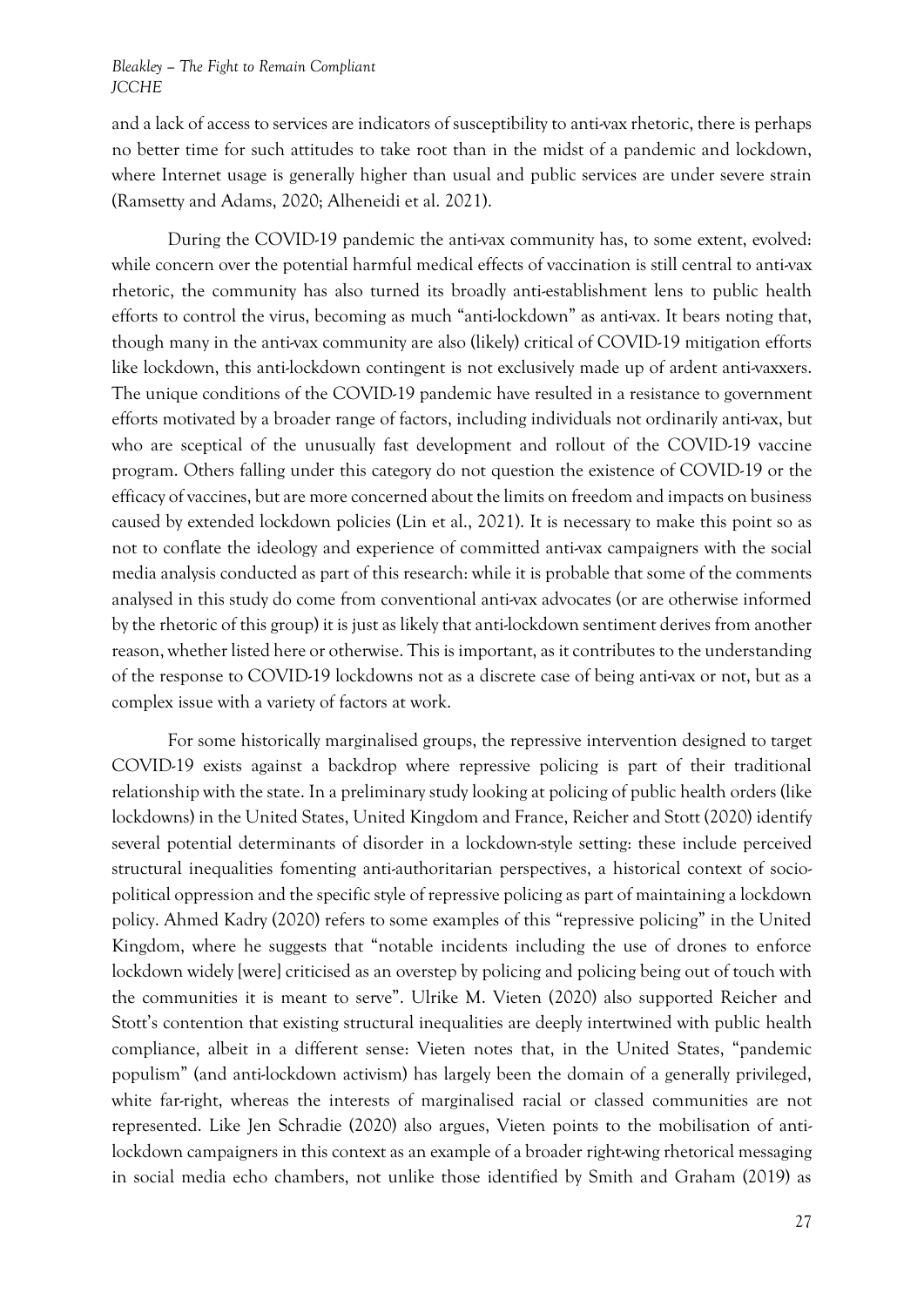central to the indoctrination of anti-vax community in their own study. The shared digital space of radicalisation – social media – is seemingly central to the convergence of a general antilockdown agenda between two unlikely allies: the political far-right and the alternative left.

### **Methods**

In order to assess the implications of lockdown and related public discourse on compliance and anti-establishment attitudes, it is essential to engage in a critical observation of both media outputs and, importantly, audience response to this material. The first step in this process was to conduct a survey of relevant media and, in doing so, identify critical focus points for deeper qualitative analysis. The ubiquity of COVID-19 related news reports throughout 2020 means that any deep content analysis can only be partial: a fully comprehensive analysis is precluded due to the vast amount of media in circulation that focuses on the same issue (Mutua and Ong'ong'a, 2020). Initial selection of content here has been conducted with reference to both temporal and geographical considerations placed at the forefront. While assessing the impact of lockdown Australia-wide is a worthy project in itself, this research will specifically focus on the place where lockdown unquestionably hit hardest – Victoria – and, thus, media selected has been limited to state-based outlets only: daily newspaper *The Age*, Victoria television news affiliates *9 News Melbourne* and *7NEWS Melbourne* and popular talkback radio station *3AW*. Online searches of media from these sources were (at least, primarily) restricted to the 112-day period of the second Victoria lockdown, extending from 7 July to 26 October 2020. From this initial (and considerable) return of responses, the research survey identified several key "points of interest" where major events (such as "hotel quarantine bungle" in which internationally-acquired COVID-19 cases spread to the community) triggered a spike in media commentary. From the survey, a shortlist of pivotal "days" of the lockdown was identified for closer examination: the first day that the lockdown of Melbourne's metropolitan area was imposed (7 July), the arrest of anti-lockdown activist Eve Black (29 July), the arrest of pregnant Ballarat woman Zoe Buhler for inciting others to breach lockdown (2 September), the arrest of 74 anti-lockdown protesters (13 September) and Daniel Andrews's apology to the inquiry into hotel quarantine (25 September), which occurred a month prior to the lockdown's conclusion on 26 October 2020.

The identification of these five events for further exploration was important for several reasons, not the least of which being to focus analysis on a manageable number of sources. Another benefit to this selection process was that it allowed for closer examination of audience response to these events via digital ethnographic observation — a key element of this study, which is concerned with audience response to control policy and, conversely, non-compliance with this policy. Just as each of the events listed above resulted in media reports, these reports were also posted to the social media pages of the news organisations listed above. In turn, these posts triggered community response allowing for a sentiment analysis of comments. Sentiment analysis is, at face value, a relatively basic form of content analysis that is used to identify whether audience responses are positive, negative or neutral (Kiritchenko et al., 2014). Using sentiment analysis of comments in response to the events identified as important to the Melbourne lockdown allows for a simplistic rendering of whether the general trend was pro- or anti-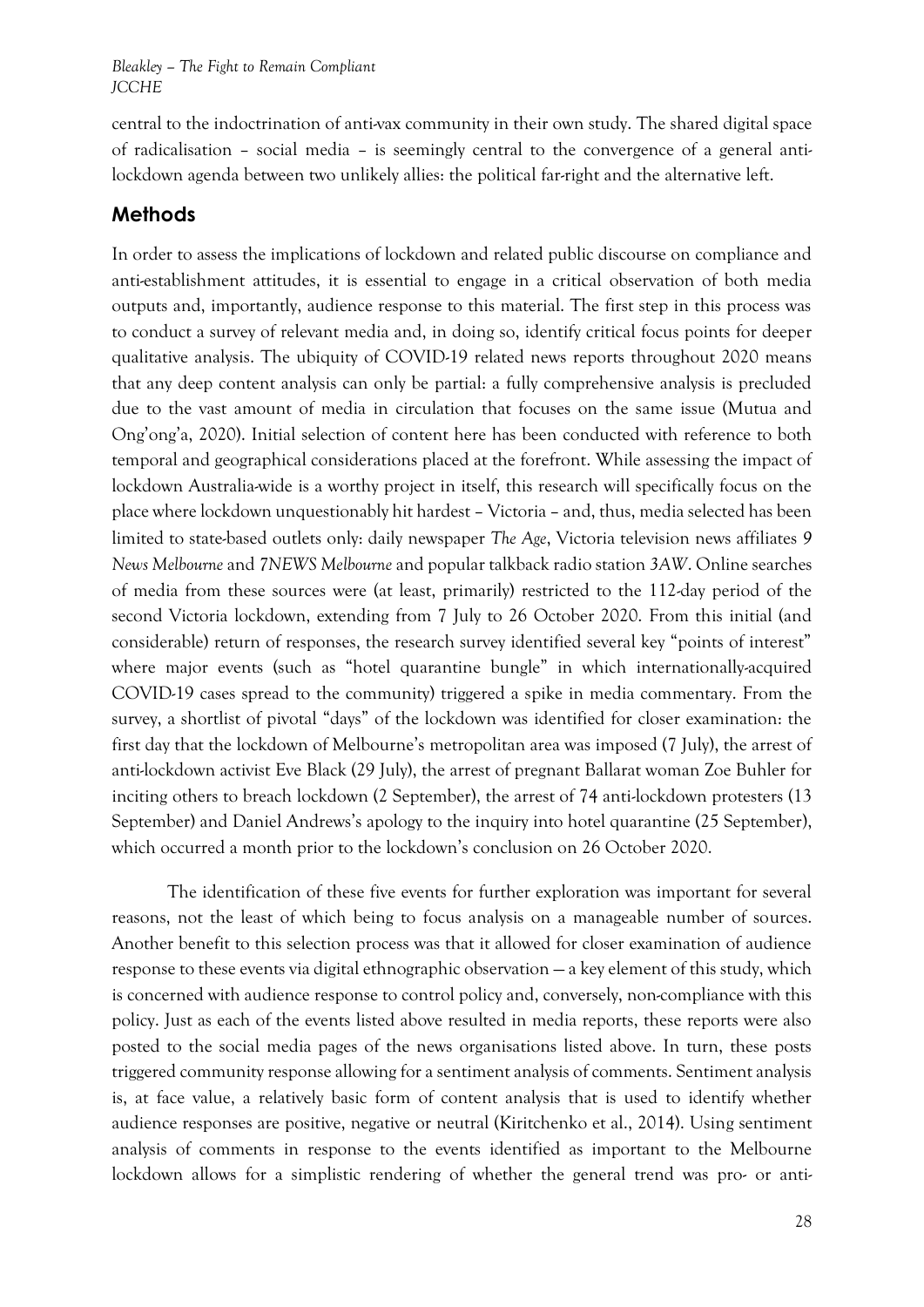lockdown. Even having restricted this analysis to the five events listed above, the vast amount of data posed a challenge: for example, a single Facebook post from *7 News Melbourne* on 29 July 2020 announcing the arrest of Eve Black returned more than 2,423 "direct" responses (i.e. not a reply to another comment). This trend was observed across the majority of social media posts (Facebook, Twitter, Instagram) across all events, and so a more targeted approach was warranted.

This research limits its sentiment analysis to a sample of the first 100 direct comments on Facebook posts only, offering indicative insights into audience attitudes. Limiting the analysis of comments in this way allowed for a manual sentiment analysis, useful in that it permitted the researcher to more easily account for elements that often confound an automated approach to social media discussion, such as the use of sarcasm or subcultural references that may not be immediately obvious, but have clear implications when examined with the specific context taken into consideration. Data from December 2020 claims that 16.5 million Australians (or 66% of the population) are active monthly users of Facebook, making it the most reliable social media platform to evaluate general sentiments (Ramshaw, 2020). The same data found that Australians are the sixth-most active Facebook commenters in the world, further justifying the decision to focus on this site specifically for observation. In spite of the proven (and substantial) use of Facebook as a medium for public discourse in Australia, social media analysis is not without its challenges — particularly when it comes to determining the extent to which sentiment on social media aligns with actual public sentiment.

Some of these issues are driven by user demographics: as Biernatowska et al. (2017) concluded, gender is a major variable in social media studies when considering that women tend to be more engaged users of platforms like Facebook and are more discerning about the opinions they post when compared to male users. Based on this, it is a potential limitation that this study may capture a sentiment that is biased towards a female perspective, rather than a more representative sample. Another potential limitation is the challenge of evaluating social media discourse in the midst of a dynamic event. As Ebrahimi et al. (2017) assert in their discussion of Twitter sentiment analyses in election campaigns, it is "empirically challenging" to develop algorithms that accurately gauge public sentiment in such a context because (holistically) there are too many constantly changing factors, prompted by the ongoing unfolding of events, to account for (70). The same can certainly be true of COVID-19 which, over 2020, has proven perhaps even more unpredictable than the election campaigns that Ebrahimi et al. wrote about. While it is impractical to suggest that any social media analysis of a dynamic, global event like the COVID-19 pandemic can truly account for all potential variables, the methods here nevertheless reflect an attempt to do so — first, by focusing in on specific events to analyse a direct social media reaction, allowing for more control and appreciation of context, and then by ensuring that a manual sentiment analysis is conducted, permitting the application of this contextual understanding to the comments made to better enable recognition of shifting dynamics.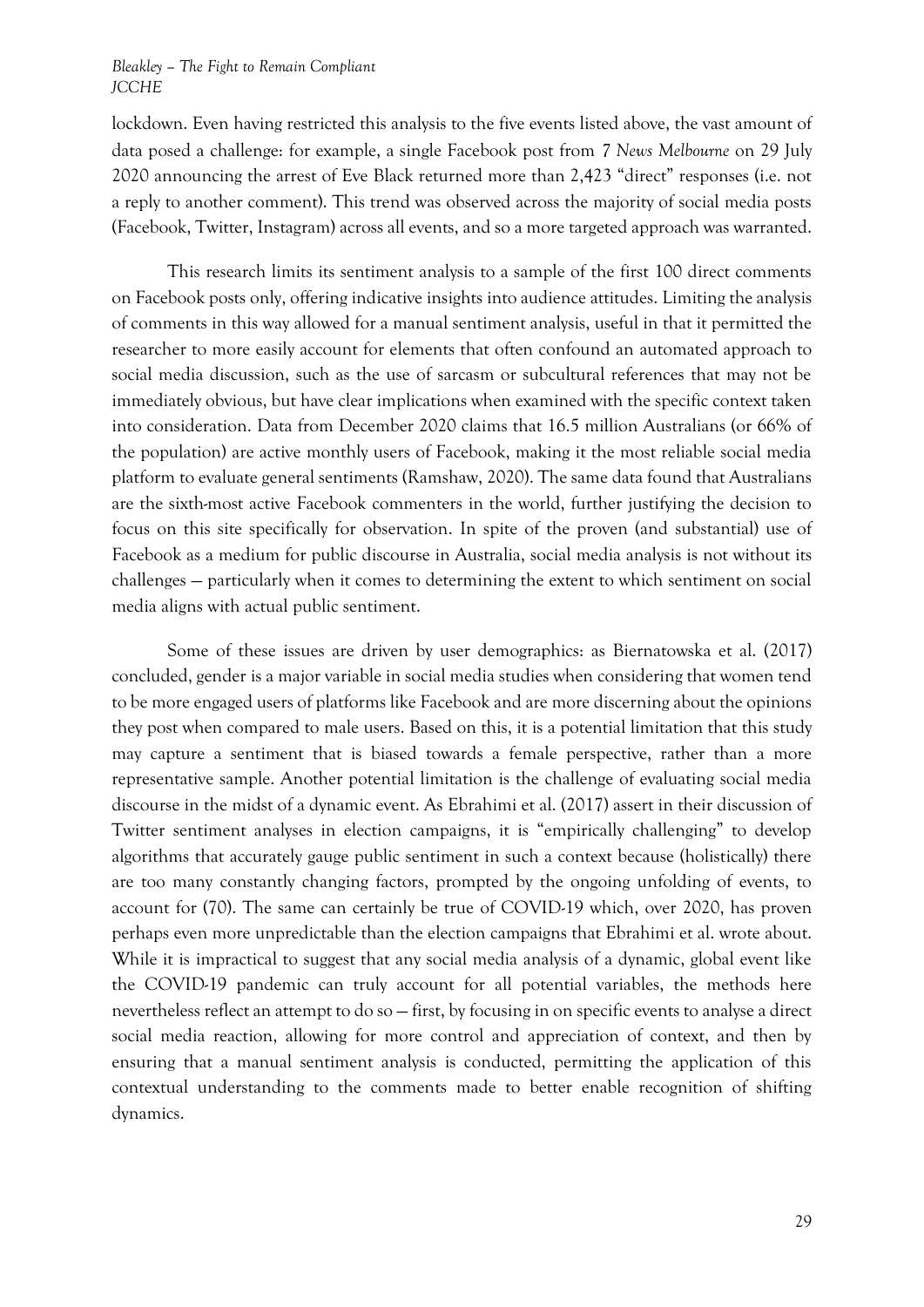## **'Dictator Dan' – Rhetoric of authoritarianism in the Victorian lockdown**

By nature, policing a public health concern like the COVID-19 pandemic requires the state to impose greater restrictions on the general public than usual. Ordinarily, in a post-industrial democratic nation like Australia, public interaction with the police is minimal and (where it occurs) typically passive. When an event like COVID-19 forces this relationship to shift, with police now tasked with enforcing new rules limiting personal liberties, there is a strong chance that the state makes itself vulnerable to claims of being heavy-handed or, worse, authoritarianism (Cooper and Aitchison, 2020). While all states and territories in Australia imposed some level of restriction on its citizens as part of its aggressive suppression strategy, no Australian leader experienced the backlash of this perceived "authoritarianism" quite as much as Victorian Premier Daniel Andrews, particularly after his decision to place the approximately five million residents of the greater Melbourne area into a second lockdown in July 2020 (Shuttleworth, 2020). Until the COVID-19 pandemic hit his state, Andrews was seen (and often criticised) as one of the most progressive leaders of an Australian state or territory: since being elected Premier in December 2014, Andrews and his left-wing Labor government had ushered in contentious legislation legalising euthanasia, established Victoria's first safe injecting rooms for drug users and established a royal commission into domestic violence (Alcorn, 2018). Despite this record, the government's repressive approach to the elimination of COVID-19 during the second lockdown triggered a revision of Andrews's record: far from a doyenne of country's progressive movement, Andrews was now dubbed (by some) "Dictator Dan" and accused of curtailing the freedom of Victorians in pursuit of a political agenda (Murphy, 2020).

Though the strict enforcement of COVID-19 restrictions in the second lockdown exacerbated the claims of authoritarianism, the origins "Dictator Dan" label has been traced by Graham et al. (2020) to 17 May 2020 — more than a month before lockdown conditions resumed. While Graham et al. acknowledge that the term was "in low circulation" before this date, their social media analysis indicates that it entered into mainstream discourse after a Tweet from state Liberal politician Tim Smith in which he questioned whether Andrews should be called "Chairman Dan" (an allusion to Communist dictator Chairman Mao) or "Dictator Dan"; while "Dictator" lost the poll with 45.6 per cent of the public vote, it has enjoyed lasting resonance in anti-Andrews social media discourse (Graham et al., 2020). However, the same study questions the authenticity of this apparent anti-Andrews sentiment: Graham et al. examined the top 50 Twitter accounts using the #DictatorDan hashtag, as well as similarly popular #DanLiedPeopleDied and, for contrast, a pro-Andrews #IStandWithDan. The research showed that 54 per cent of the top 50 accounts posting anti-Andrews hashtags could be treated as "sockpuppets … created by people using fake profiles for the sole purpose of magnifying their view" (Graham et al., 2020). Around 10 per cent of accounts posting #DictatorDan or #DanLiedPeopleDied were responsible for around three-quarters of the approximately 122,000 anti-Andrews Tweets analysed — a number 2.5 times lower than the number of #IStandWithDan Tweets, at 275,000.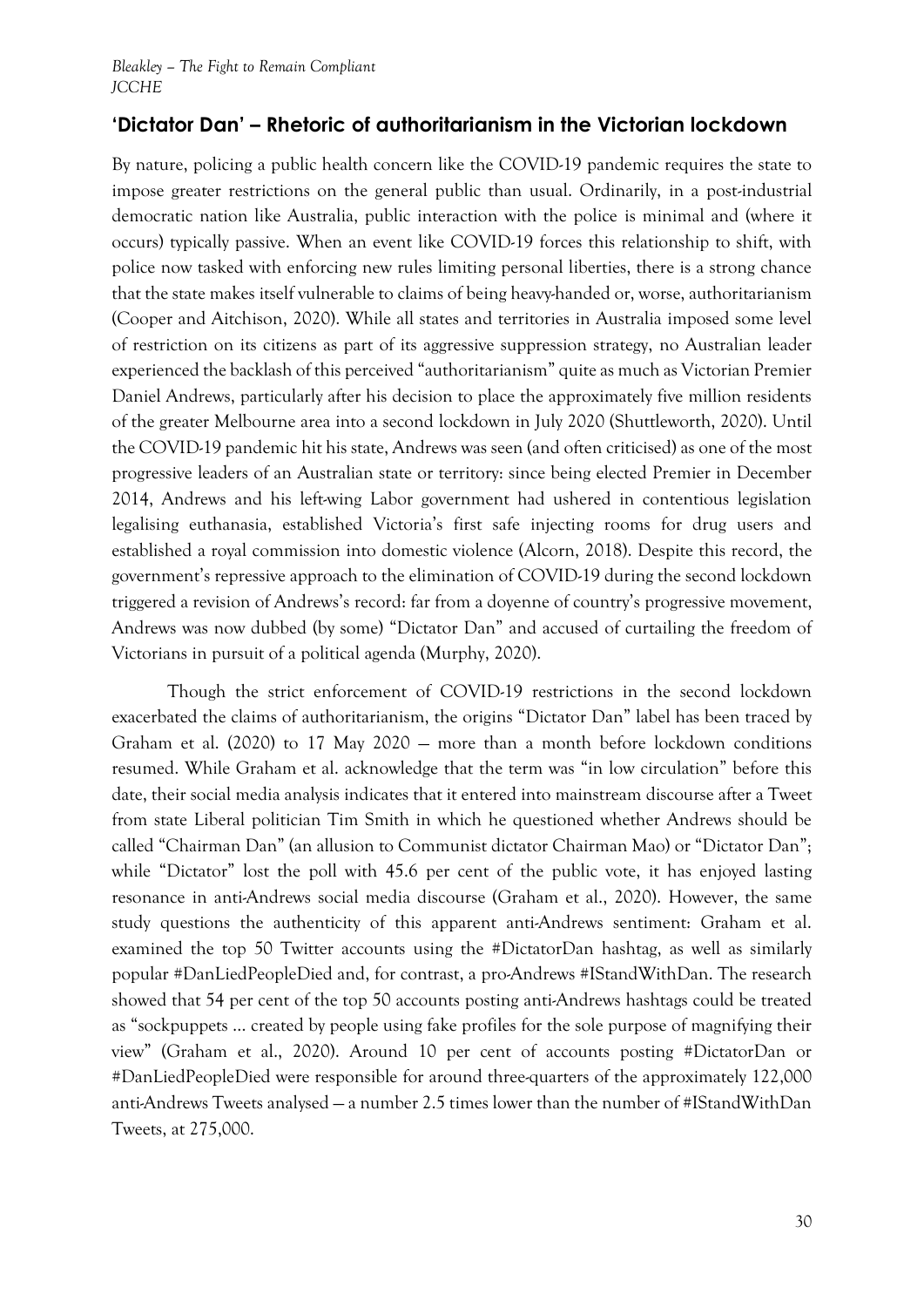What this shows is that, largely, the "Dictator Dan" label that entered the Victorian cultural zeitgeist cannot be considered as an organic (or generalisable) public backlash to Andrews's lockdown policy. Instead, the term (a) derived from a political opponent of Andrews, (b) was propagated on social media by a relatively small, yet vocal, minority of opponents, (c) many of these opponents posted from anonymous, unverifiable accounts and, perhaps most importantly, (d) the actual number of Tweets *supporting* Andrews was more than twice as high as those who perceived his actions as "dictatorial". This observation of anti-lockdown rhetoric being propagated by a small, motivated group on social media – giving the appearance of being part of a much larger social trend – is reflective of the same patterns observed by Mitra et al. (2016) and Smith and Graham (2019) in regard to the online anti-vax community. The extent to which the anti-vax community and anti-Andrews community online overlap is unclear, however there is reason to believe there is some degree of crossover, considering much of the anti-Andrews rhetoric targeted the lockdown policy in a way that echoes the views of virus sceptics. Nevertheless, actions in early July 2020 just prior to the second lockdown being imposed seemingly reinforced the perspective that Andrews was indeed pursuing an authoritarian path: on 4 July 2020, Andrews deployed Victoria Police to surround nine public housing towers in North Melbourne, confining 3,000 residents to their homes for between five and fourteen days due to confirmed COVID-19 cases at the complex (Boseley, 2020b; Glass, 2020). The affected population was not told of the impending lockdown before armed police arrived to surround the building, with Victorian Ombudsman Deborah Glass later issuing a scathing report stating, "the rushed lockdown was not compatible with the residents' human rights … [and was] contrary to the law" (Glass, 2020: 4). Glass advised the state to issue an apology to residents, but this was rejected by the Andrews government, with Housing Minister Richard Wynne saying "we make no apology for saving people's lives" (Boseley, 2020b). It is clear that the Andrews government's commitment to aggressive suppression, bordering on elimination by any other definition, compounded the niche conception of Andrews as a "dictator" and, in turn, contributed to a greater split in the public's views on the necessity as such strictly enforced lockdown regulations in Victoria, just as the second lockdown was about to begin.

As the second lockdown continued, anti-Andrews rhetoric persisted and – while not necessarily focused on authoritarian aspects of the government's policy – served to undermine public confidence in Victoria's COVID-19 strategy. This trend towards undermining the government's strategy can be observed in online discourse around Andrews's appearance at the public inquiry into mistakes made in Victoria's hotel quarantine program, where illicit encounters between private security guards and quarantined international arrivals was attributed to the resurgence of the second wave of COVID-19 transmissions in June 2020 (Coate, 2020). Despite using his 25 September 2020 appearance before the inquiry to issue an apology, the online response was largely unforgiving. A news article on Andrews's inquiry appearance posted by Melbourne's daily newspaper *The Age* received 494 comments total; of the first 100 of these comments, only 14 expressed a positive view on the Premier, most applauding him for being "respectful and truthful" and not shying away from public criticism (The Age, 2020c). After removing four comments expressing a neutral (or unrelated) sentiment, there remained 82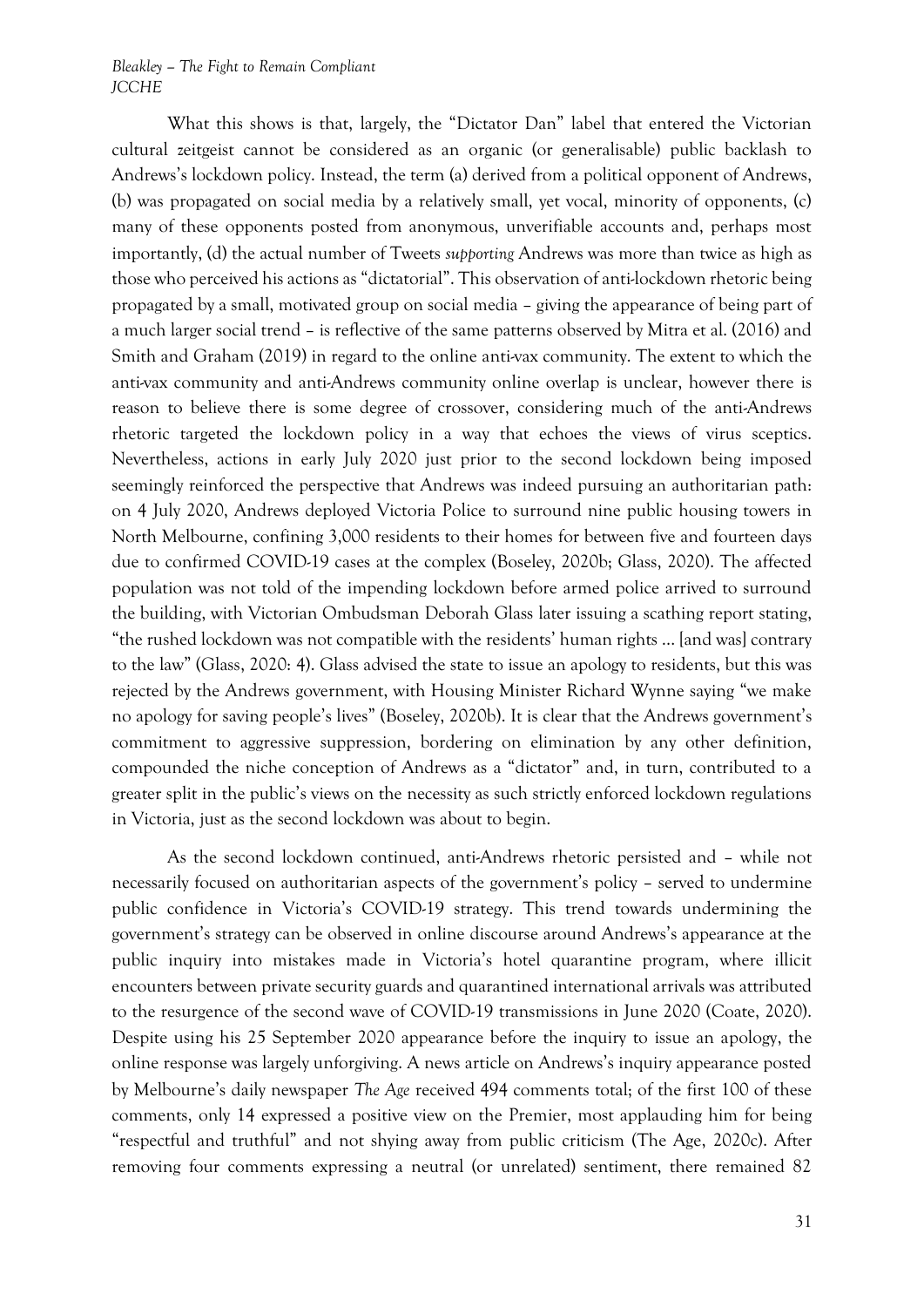comments that are generally negative towards Andrews. This is particularly notable given *The Age*  has traditionally been seen as a moderate, if not left-leaning, news source in comparison to the more conservative local newspaper *The Herald Sun* (Muller, 2017). However, of these 82 negative comments, most focused on Andrews's perceived failures to manage hotel quarantine, or to take responsibility for its failures: despite the focus on the "Dictator Dan" label, only five referred to concepts related to authoritarianism — indeed, only two of those five explicitly used the word "dictator" (one "Dictator Dan" and one "Dan is communist and a dictator gone wild") (The Age, 2020c).

The result of this analysis supports Graham et al.'s (2020) determination that the Andrews-as-authoritarian narrative was primarily being pushed by a small, committed group of anti-Andrews (and anti-lockdown) activists online. The responses on *The Age* post show that, while anti-Andrews rhetoric was high at this critical time in the second lockdown, the animus levelled at him was at his government's failure to control the virus, not any anti-lockdown sentiment. Indeed, on the contrary: one interpretation is that anti-Andrews rhetoric here revolves around the inability to apply more *strict* controls on the public, rather than the opposite. Though seemingly unusual, contemporaneous research undertaken during the early stages of the COVID-19 pandemic in the United States suggests preferences for authoritarianism transcend the leftright political binary. Examining responses to nineteen "putatively authoritarian pandemicmitigation policies" in a sample of 550 people, Mason (2020) concluded that support for COVID-19 lockdown policies was not based on political persuasion but, rather, how prone an individual was to authoritarianism more broadly — that authoritarian respondents from both right and left found common ground in many aspects of the response to the "menu of normally taboo authoritarian policies [that] appears on the table of mainstream public debate" during a crisis like that COVID-19 pandemic (5).

Costello et al. (2020) also make the same argument, suggesting that there are psychological similarities between authoritarians at both ends of the political spectrum, such as (a) their shared belief that the world is dangerous and (b) a common view that state control is needed to address these threats. The argument presented here is that, perhaps, anti-Andrews rhetoric should not be evaluated based on the conventional binary models of politics but, rather, with reference to cross-political preferences for authoritarianism. Based on this framework, it might be argued that sentiment towards Andrews shifted not because of a public shift towards the political right and clamour for greater restrictions, but instead because the emergence of an authoritarian push made of left *and* right was a prevalent force. Indeed, an Australia-wide survey conducted by Murphy et al. early in the pandemic in April/May 2020 found that "Australians cared less about health risks to them or to others and seemed more motivated to comply with COVID-19 restrictions out of a sense of duty to support authorities" (2020, 489). In addition, the conservative right in Victoria largely adopted a line that lockdown was harmful to the economy, and so did not provide a viable alternative for those arguing for tighter restrictions (Graham et al., 2020). If this is the case, it reflects a no-win scenario for Andrews: on one hand, a considerable segment of the population with preference for authoritarianism who felt he was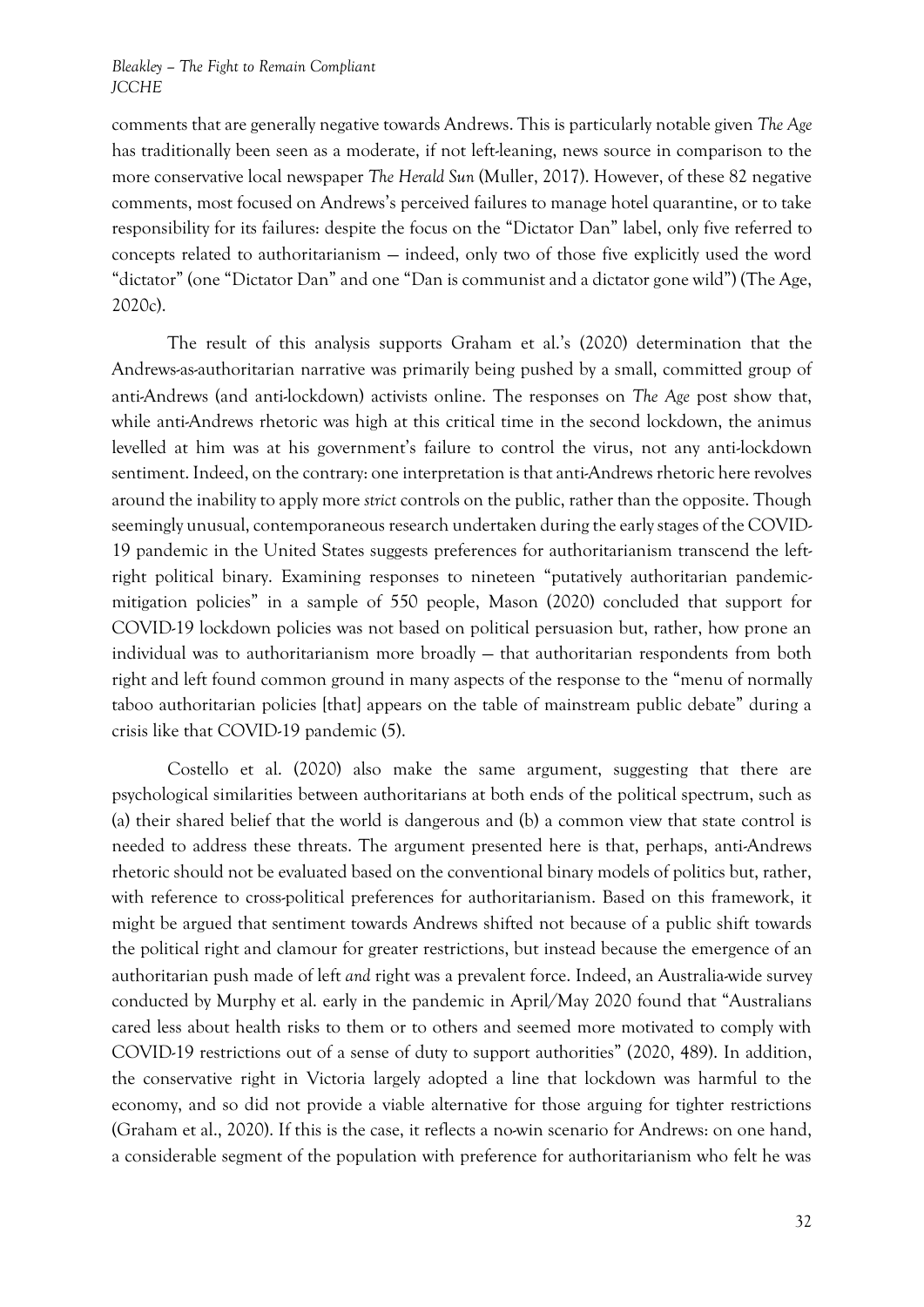not going far enough and, on the other, a much smaller-yet-enthusiastic cohort labelling him a "dictator" for imposing any lockdown at all.

# **Anti-lockdown 'stunts' – public responses to overt acts of noncompliance**

Throughout the COVID-19 pandemic, social media played a major role in capturing both spontaneous and orchestrated acts of non-compliance by citizens opposed to mask-wearing or, indeed, lockdown. This is unsurprising, given the widespread saturation of social media in society and, perhaps more pertinently, the heightened engagement with these media within the anti-vax community found in studies by Hussain et al. (2018) and Rozbroj et al. (2019). When acts of non-compliance "go viral" and receive considerable attention, both on social media and (after that) in the mainstream media, it has the effect of signal boosting a single act and augmenting its sociocultural impact. The disproportionality of act and impact that is achieved using social media "clicktivism" is essential to what Smith and Graham (2019) described as "small world" networking in the anti-vax community, where a relatively small cadre of active campaigners gives the impression that a far larger group exists; it is also reflected in the findings of Graham et al. (2020) regarding the #DictatorDan rhetoric on Twitter, where the label entered into the lexicon despite being pushed by a far smaller group than actually existed. Such a phenomenon can inherently compromise public perceptions on compliance, especially in a situation like COVID-19: at a time when most citizens are confined to their homes in a lockdown setting, the belief (erroneously promoted on social media) that non-compliance is commonplace can have a major influence on support for ongoing collective efficacy strategies and, indeed, the strict enforcement of these strategies by the state.

Early in the second Victorian lockdown, 28-year-old Eve Black became synonymous with the use of social media to push an anti-lockdown, COVID-sceptic agenda. Black recorded a video of herself at a police checkpoint in Bunyip, south-east of Melbourne, refusing to answer questions about her reasons for travel and (instead) reading a scripted response until, frustrated, police waved her through the checkpoint (Dexter, 2020). Though Black claimed the recording was "only meant for a close group of friends" her video came to the attention of the mainstream media and experienced a significant signal boost: posts on *The Age*, *3AW*, *7 News Melbourne* and *9 News Melbourne* Facebook pages six days later, when she was arrested for breaching lockdown restrictions, were "liked" more than 19,800 times (more than 9,300 on the *7 News Melbourne*  page alone), with 5,152 comments across all four posts. In sharing Black's story (and, in most cases, video footage) across these major media platforms, what began as a relatively inane act of non-compliance became a symbol of anti-lockdown activism. However, sentiment analysis of the first 100 comments on each of the four posts indicates that, in this case, Black's viral act of noncompliance triggered more backlash than it did galvanise support for her anti-lockdown position. In every instance, comments supportive of police arresting Black on 29 July 2020 were a clear minority: of the 400 comments sampled, a total of 26 (6.5 per cent) were either positive towards Black's "guts" in standing up for individual freedoms or, alternatively, negative towards the heavyhanded actions of Victoria Police (The Age, 2020a). The vast majority of commenters were happy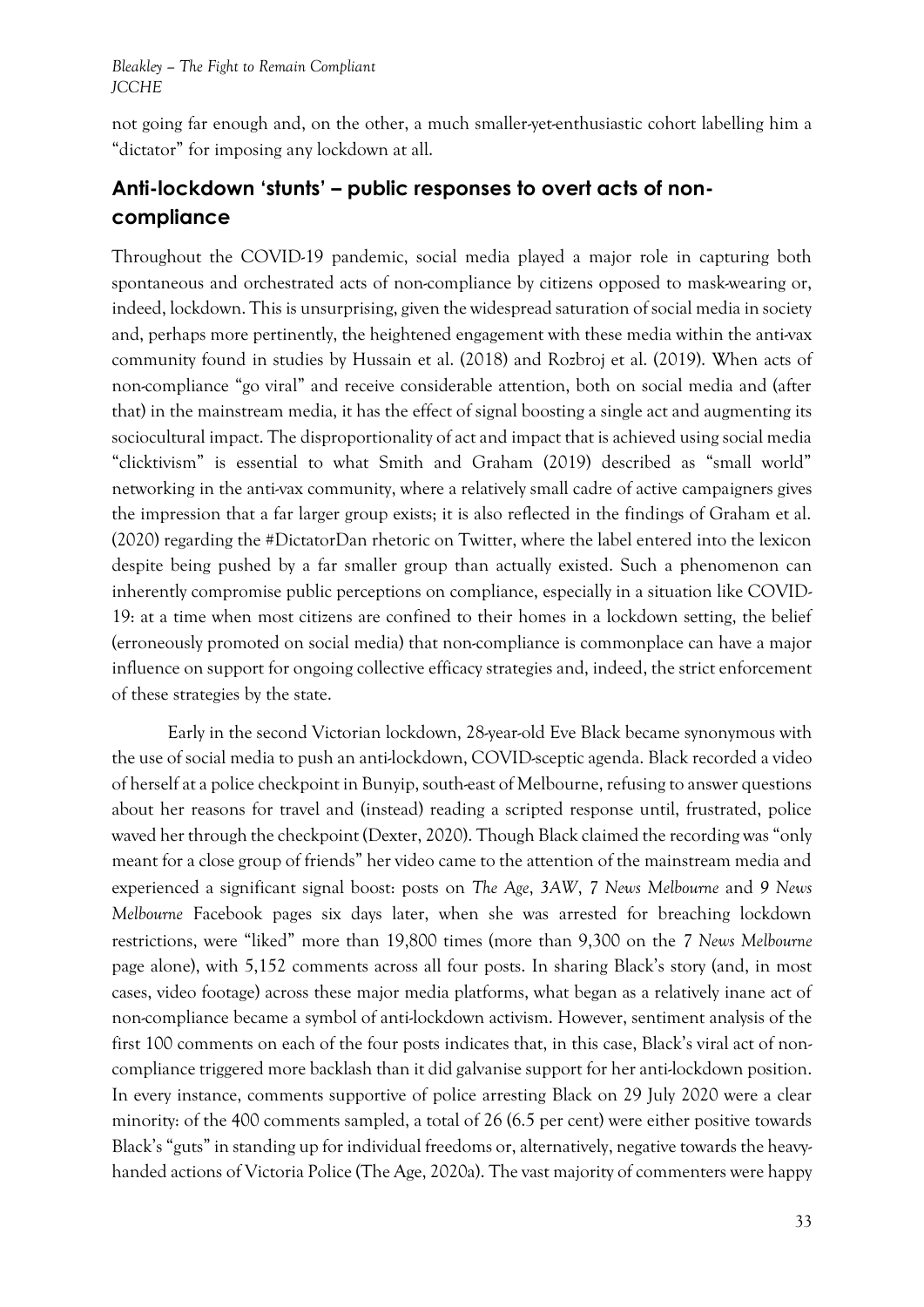that "karma" caught up with Black. Many openly praised the police's action, calling it "one for the constabulary" and asserting that "she deserves everything coming to her from Vic Pol [Victoria Police]" (9 News Melbourne, 2020a; NewsTalk 3AW 2020a). Contrary to the suggestion of non-compliance, most commenters not only supported police but instead called for stricter penalties, including mandatory jail time. Response to Black's arrest indicates that, far from mirroring non-compliant behaviour, Victorians rejected the flagrant breach of lockdown rules in overwhelming numbers. More crucially, commenters suggest greater consequences for people breaching the regulations like Black. Far from being non-compliant, the public instead called for *stricter enforcement* of compliance, again supporting the hypothesis that a preference for authoritarianism existed in Victoria separate from traditional political allegiances (Manson, 2020).

In a sense, Victoria Police acceded to this public call for stricter enforcement in the wake of the Eve Black incident, notably with the proactive arrest of pregnant anti-lockdown campaigner Zoe Buhler on 2 September 2020. Buhler, 28, was arrested for her role organising an anti-lockdown event on Facebook and charged with inciting others to break lockdown rules (McGowan, 2020). Like Black's story, Buhler's arrest went viral on social media when footage emerged of police handcuffing the expectant mother and taking her into custody while she was still in her pyjamas. There is little question that Buhler's arrest had far more potential to garner support for the anti-lockdown cause, with the optics of police arresting a pregnant woman for a Facebook post raising the issue of free speech and its intersection with the enforcement of compliance during the Victorian lockdown (Zhou, 2020). However, again, the comments on articles pertaining to Buhler's arrest indicate widespread support for curtailing these rights when used to promote non-compliant anti-lockdown activity. A selection of four Facebook posts by Victorian media sources on (or immediately after) Buhler's 2 September arrest reveals a total of 5,316 direct comments. This is significantly lower than the number recorded in the Eve Black incident discussed above, but it must be recalled that the Black arrest occurred after six days of coverage, whereas these posts were made within 24 hours of Buhler's arrest, leaving less time for the public to learn about the story and develop opinions. A survey of the first 100 comments on each Buhler-related post reveals 86 comments (21.5 per cent) supportive of Buhler or, more commonly, against the "draconian" actions of Victoria Police in arresting her (The Age, 2020b). The increase is, of course, a considerable increase on 6.5 per cent supportive of Eve Black's actions several months earlier. Despite the 15 per cent increase in support for Buhler as opposed to Black, the overall total rate of support is still not even close to achieving 50/50 parity. Those opposed to Buhler's actions typically asserted that her pregnant conditions was "no excuse" for inciting others to break lockdown and put public health at risk (7 News Melbourne, 2020b).

To an extent, the increase in support for anti-lockdown rhetoric could be attributed to Victorians tiring of prolonged lockdown. This "lockdown fatigue" was especially notable considering the nature of the exit strategy was to aim for a period with zero new COVID-19 infections in the state, an objective seen by many as impractical given the rampant spread of the virus worldwide. The longer the COVID-19 lockdown continued, the more of an economic impact was registered as well, with studies indicating that the City of Melbourne alone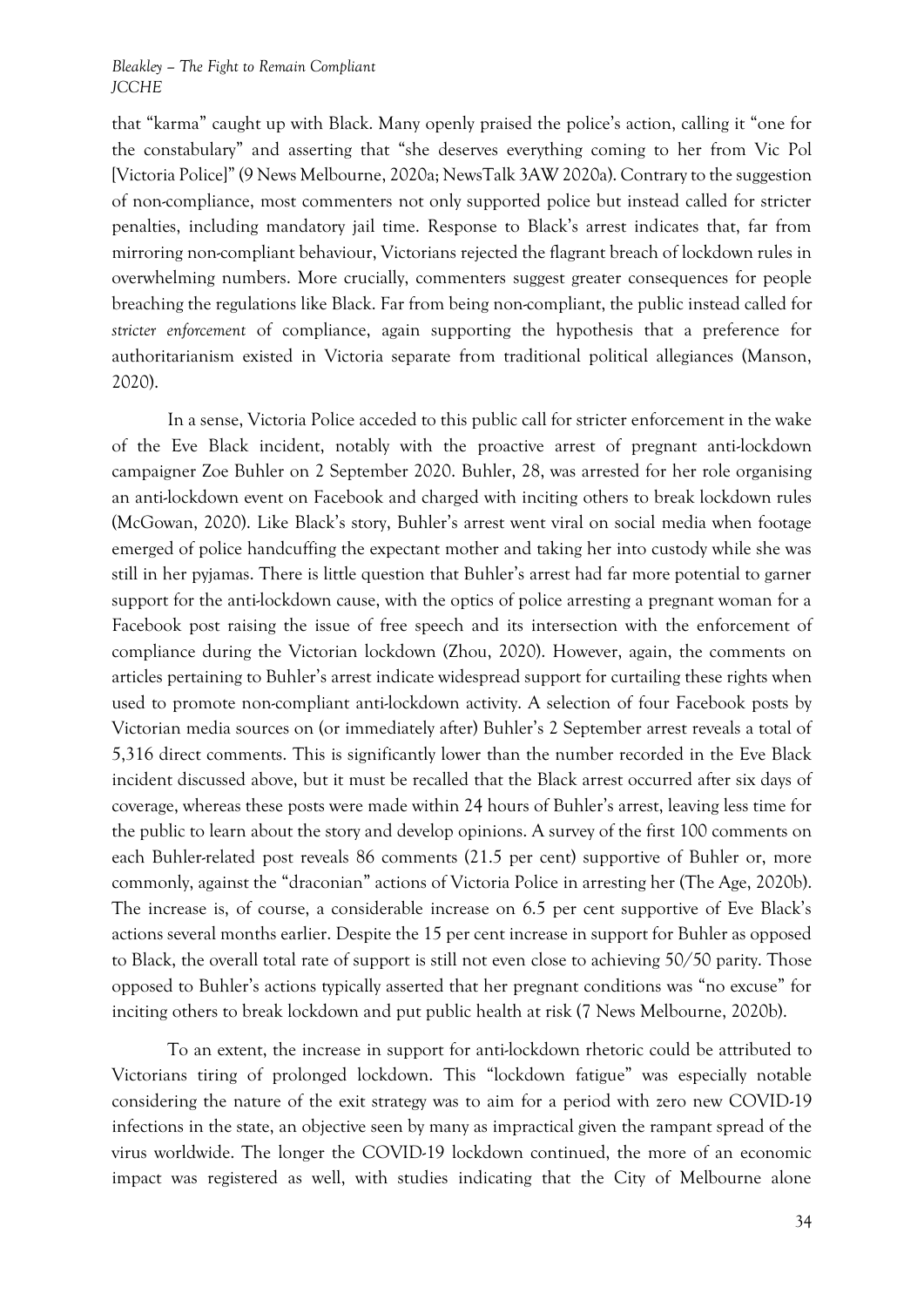experienced a 22 percent drop in economic output in 2020 (compared with projections) and saw 75,000 jobs lost (City of Melbourne, 2020). Alternatively, support for Buhler could be explained as a matter of optics: whereas Black was openly mocking in her breach of COVID-19 regulations, Buhler was taken from her home for making a seemingly "innocuous" Facebook post — as a result, the vision of her arrest offers a far more sympathetic portrayal than Black's did. There is, however, another intervening factor: many commenters (even some in favour of Buhler's arrest) queried why an anti-lockdown protester was charged with incitement when Black Lives Matters protests had been allowed to proceed during the lockdown without similar action being taken (Meade, 2020; 9 News Melbourne, 2020b; NewsTalk 3AWb). There is, thus, the potential that non-compliance was not facilitated by anti-lockdown activists like Buhler directly, but rather by a perceived inconsistency in policing strategy towards these distinct protest movements. As noted above, in the Black case there was a high proportion of commenters demanding stricter enforcement of lockdown, not loosening of restrictions.

Again, the pejorative references to police tolerance of the Black Lives Matters protests reflect a public sentiment to lockdown in Victoria that went beyond conventional political binaries of progressive and conservative. The Black Lives Matter protests were, inherently, motivated by left-wing political values; the negative responses to Buhler's arrest suggest that the same group calling for tighter restrictions are also those critical of these protests going forward under pandemic conditions. It is difficult to reconcile, then, where these commenters fit on the ideology spectrum — they do not fit into a neat conservative categorisation, as their criticism of Black Lives Matter suggests, but nor do they fit into a traditional leftist category, as their preference for state intervention indicates. Instead, it appears that (once again) findings from researchers such as Costello et al. and Murphy et al. prove correct — the psychological tendency towards authoritarianism, especially in a time of crisis, goes beyond ordinary political boundaries and can, in turn, prove confounding when measuring public reactions and sentiment to dynamic events. In closing, it appears that while Buhler received a greater level of personal support than similar anti-lockdown activists, the backlash to her arrest still did little to promote the cause among the general public, who largely maintained the view that any person inciting noncompliance deserved to be dealt with seriously by Victoria Police.

# **Hitting the streets (or not) – comparing anti-lockdown protests to compliance data**

The period around Zoe Buhler's arrest saw a peak in anti-lockdown protest action, including an incident where around 250 "freedom" protesters marched through Melbourne's iconic Queen Victoria Market on 13 September 2020, only to be met by the Victoria Police riot squad and dispersed. Seventy-four protesters were arrested as a result of this rally, with 176 infringement notices handed out for breaches of COVID-19 regulations (Boseley, 2020a). As with the Eve Black incident in July, footage of the police clashes with these "aggressive" anti-lockdown activists gives the impression of a considerable group committed to non-compliance with public health laws — once again, the impression this event offers is far greater than the reality of public sentiment. While there were fewer Facebook postings on this event compared to the Black and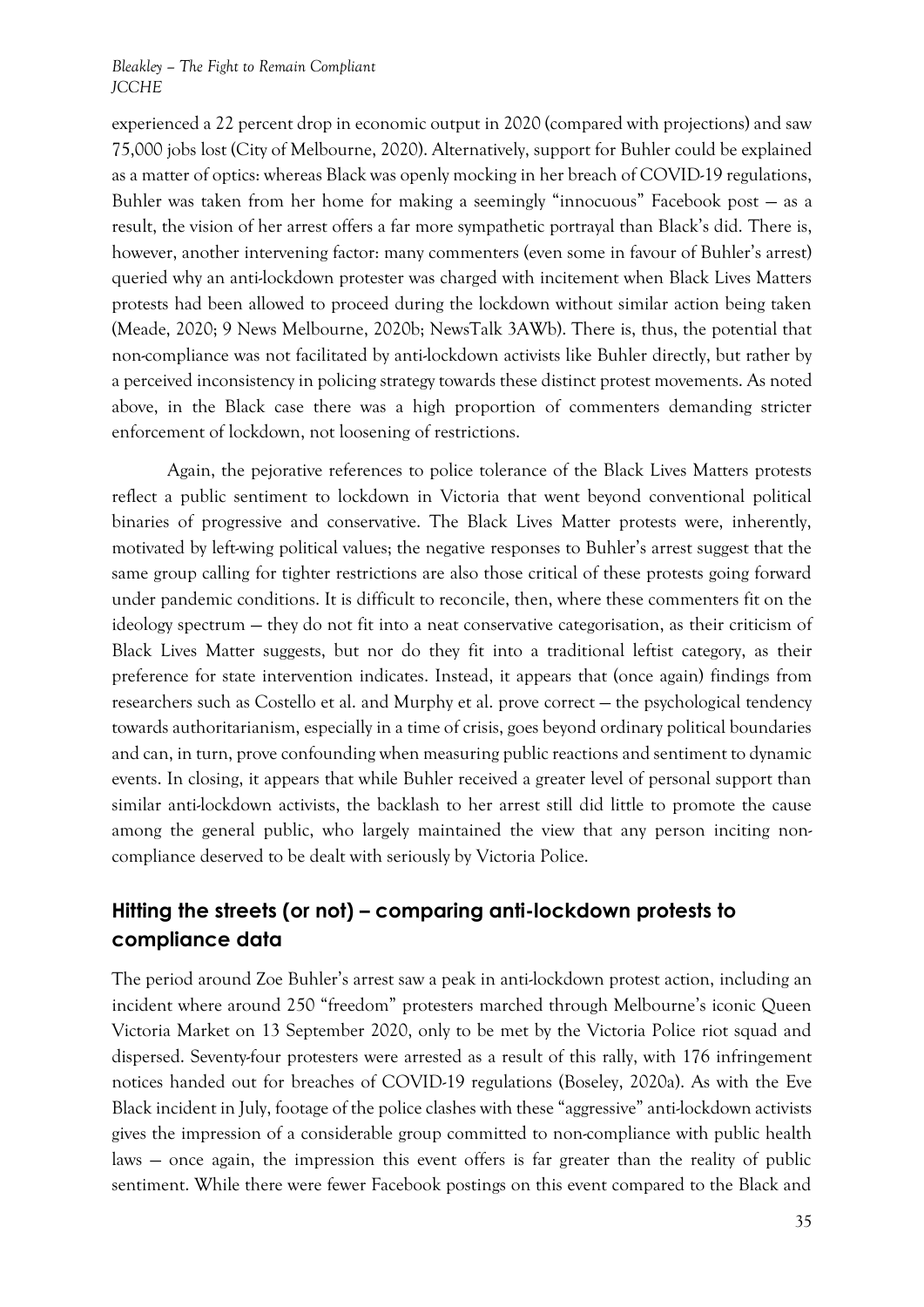Buhler incidents (indeed, there was no post made by *The Age* on the day and a post from *NewsTalk 3AW* did not come until four days later) a sentiment analysis of the posts that were made indicate a growing tendency to rationalise anti-lockdown activity or, more over, an opposition to perceived "heavy-handed" police responses (7 News Melbourne, 2020c).

There were 1,170 comments made across three posts about the 13 September event (*9 News Melbourne* and *7 News Melbourne* on the day, *NewsTalk 3AW* days later), with more than 2,729 comments when accounting for replies as well. Of the 300 comments sampled, 105 (or 35 percent) were either positive towards the protesters or (more frequently) criticised police use of force in dispersing them (37 per cent on the *7 News Melbourne* post, 49 per cent on *9 News Melbourne* and 19 per cent for *NewsTalk 3AW*). In the view of many, it was not the protesters but, instead, police who "wreaked havoc" and caused the Queen Victoria Market to shut down, costing struggling stallholders business (7 News Melbourne, 2020c). Police actions at the Market were described as "brutality" and like "some communist country being overrun by the intimidating Police Force" (9 News Melbourne, 2020c). The tone of comments on the *NewsTalk 3AW* post (2020c) was somewhat different to the other samples: the majority of the 19 percent who expressed support for protesters did so with a caveat, noting that they understood the reasons for the protest but were concerned that such actions would lead to further lockdown. Despite these reservations, the comments have been treated as generally supportive of antilockdown activists, though (admittedly) still showing favour for compliance, if not trust in the state government.

While anti-lockdown sentiment remained relatively low overall, at 35 percent, the steady increase of this rate from the Eve Black incident on 29 July to the protest on 13 September gives reason for concern in terms of the longevity of lockdown compliance. That more than a month passed between the two events is unquestionably a key element in explaining this trend: after 46 further days in lockdown, it is (in some ways) understandable and expected that Melburnians' commitment to the regulations would begin to wane. However, Victoria Police data collated in the second Victorian lockdown suggests otherwise: over the initial three weeks after the new rules came into effect, Victoria Police issued only 42 fines to citizens for not self-isolating as directed, after doorknocking 3,000 people subject to the order — a negligible non-compliance rate of 1.4 percent (Thorne, 2020). The number of fines issued for breaking curfew (i.e. without being subject to a specific self-isolation direction) was higher, with police issuing 1,762 fines from 4 August to 31 August 2020. Even so, by the start of September this rate was on a downward trajectory, dropping from 89 fines in a 24-hour period on 17 August to 60 fines on 31 August 2020, only two weeks later (Handley, 2020). Again, while not indicative of full compliance, it does suggest that at the same time that the level of anti-lockdown (and anti-government) rhetoric seemed to rise on social media, actual compliance with the COVID regulations continued to improve, based on police data.

The strict nature of police enforcement in Victoria, while drawing criticism in relation to the 13 September protest, most likely played a significant role in promoting compliance: fines for not self-isolating when directed were high, at almost AUD\$5,000, while fines for breaking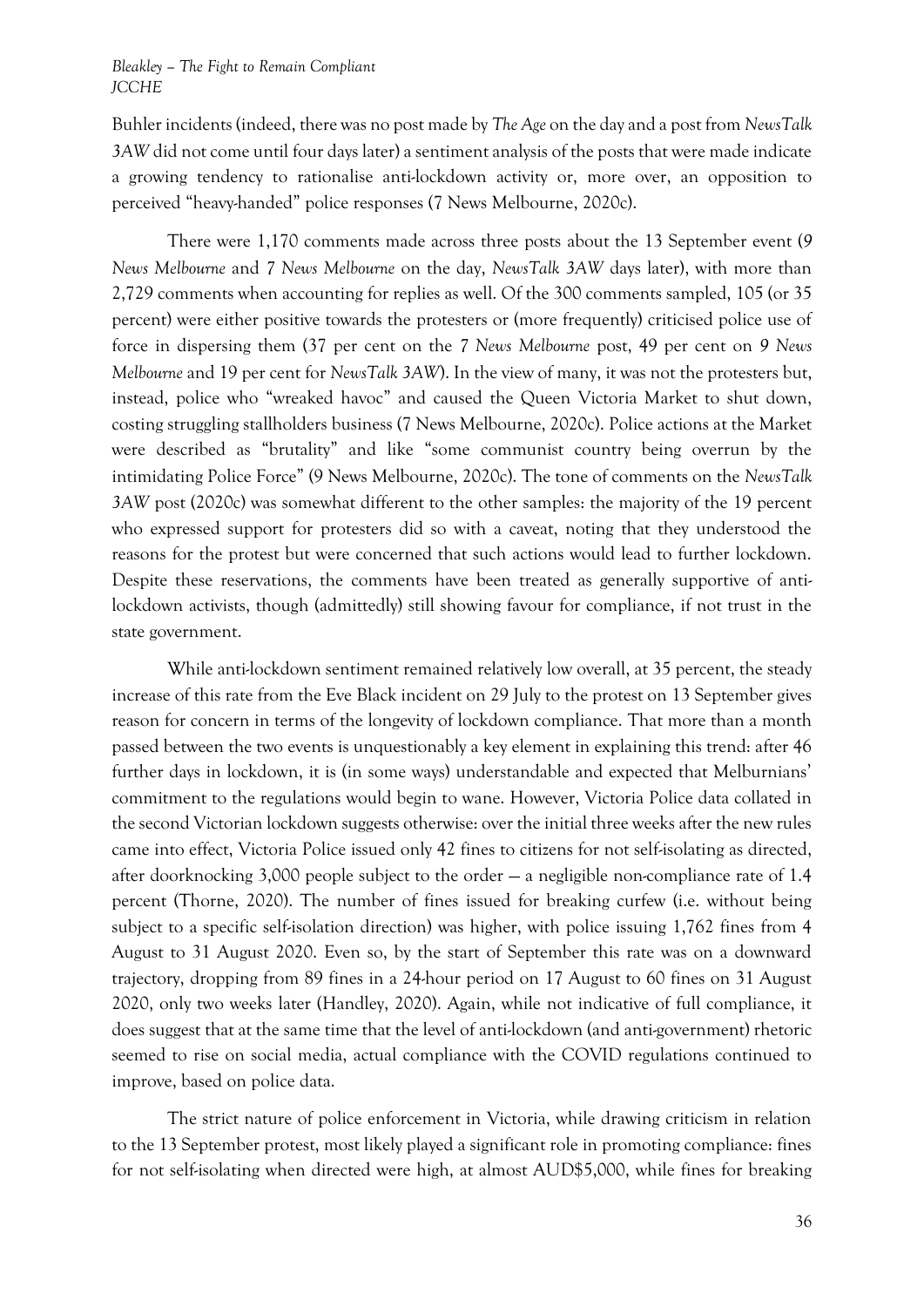curfew were also high at AUD\$1,652 (Thorne, 2020; Handley, 2020). Along with Victoria Police's proactive enforcement of the rules, this strategy of severe penalties coupled with proactive enforcement was seemingly effective in controlling threats to collective efficacy during the second lockdown. However, later actions by the state government may prove to undercut this effectiveness were Victoria to succumb to a third lockdown, either because of COVID or another public health crisis. Despite 19,000 penalty notices being handed out between July and October 2020, a new policy was implemented in January 2021 with police instructed to not proceed with charging offenders who had not paid their fines, issuing a caution instead. The Victoria Police union said the decision sent "a concerning message" that the government (and, indeed, police) were not serious in their actions enforcing the COVID-19 regulations, and posed a risk to "wilful compliance" (Houston and Webb, 2021). The result of the Victorian government's decision to not aggressively pursue outstanding lockdown fines remains to be seen, but (as the police union suggests) present yet another potential risk to public faith in the state's approach to lockdown.

### **Conclusion**

Despite ardent hopes around the world that the COVID-19 virus will be brought under control with the widespread public dissemination of vaccines, the sociological impacts of the pandemic will undoubtedly continue. As governments consider the flaws in their response to the pandemic, from a healthcare and economic perspective, their thoughts will also turn to the policy of lockdown that was used to control the virus and, in countries like Australia who acted swiftly, largely eliminated community transmission of COVID-19. The rapid onset of COVID-19 highlights the need for greater understanding of how lockdown is received by the public, and the best ways to ensure compliance. What is clear from the events of 2020/21 is that countries where lockdown was not strictly enforced experienced challenges in utilising the method as effectively as possible to mitigate viral transmission (Frowde et al., 2020). Cities like Melbourne, where an extended and heavily-enforced lockdown was put in place, ultimately succeeded in eliminating COVID-19 and, thus, present a useful case study for other nations who struggled to galvanise community compliance with public health orders. By studying the response to various events during Melbourne's second lockdown, this article has been able to offer insight into how the attitudes to lockdown exhibited by Melburnians changed over time, as the 112-day lockdown continued. What this social media analysis found was that, for the most part, community compliance remained high throughout the second lockdown: sentiment analysis revealed that support for adhering to lockdown measures never fell below 65 percent and, even then, data from Victoria Police indicates that issuing of penalty notices for breaching self-isolation and curfew orders continued to fall over time (Thorne, 2020; Handley, 2020). It is apparent that compliance with a strictly-enforced lockdown is possible to achieve in a state of crisis where public health is at stake, even in situations (as was the case in Victoria) where trust in government was at a low.

The research does, however, identify some risks for employing such a strategy in future. While support for compliance did not fall below 65 percent (based on the data presented here), it was nevertheless on a downward trend as lockdown stretched on. While only 6.5 percent of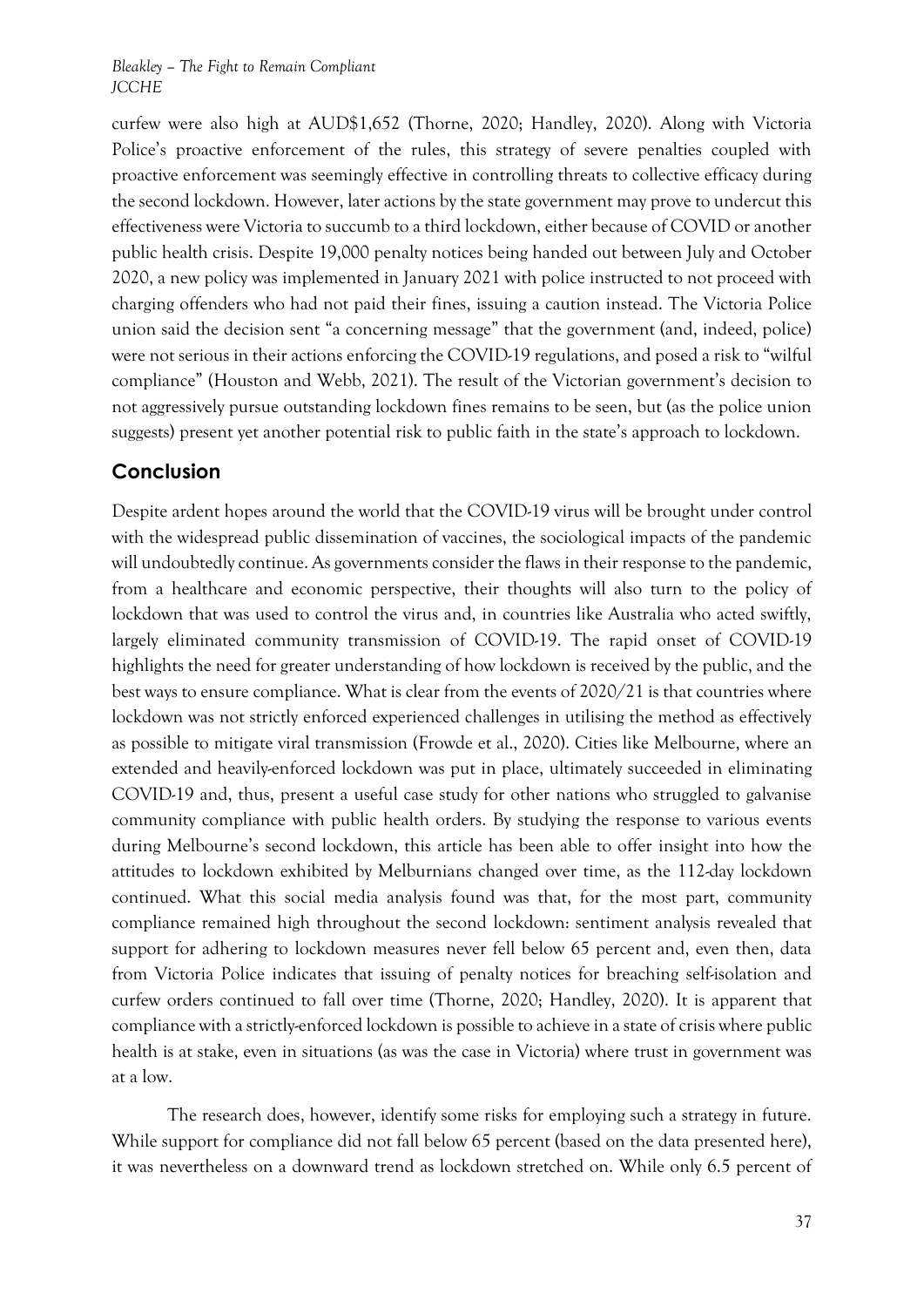commenters expressed support for Eve Black's defiant actions in July, that number had risen to 35 percent when the (much more aggressive) anti-lockdown protest was carried out at Queen Victoria Market on 13 September 2020. From this, it can be inferred that the longer a strict lockdown continues, the more likely it is that public support for it will fall and, in turn, negative responses to examples of police enforcement will increase. While police assert that actual compliance remained high (despite this online discourse) the decision to not pursue penalties issued to COVID rulebreakers could have significant repercussions for later enforcement actions, impacting on coerced compliance should another lockdown be required. However, at the same time online opposition to lockdown increased, it did not follow a path reflective of the anti-vax community: there was little scepticism of whether COVID-19 was real, or conspiratorial theories about vaccination found in the discourse of other nations grappling with anti-lockdown behaviours (Vieten, 2020). Instead, focus was directed at Daniel Andrews and his government's mishandling of programs like hotel quarantine, suggesting a political partisanship to the antilockdown debate rather than adherence to an alternative ideological agenda like libertarianism or vaccine scepticism.

In a sense, this is good news: while the use of terms like "Dictator Dan" are unquestionably hyperbolic, the focus on political leadership in a crisis indicates a sense of "business as usual" among Melburnians who judged the success or failure of the COVID-19 response largely on fact, not misinformation and conspiracy. Again, while there were elements of this observed throughout, these were relatively minimal, generally supporting the findings of Graham et al. (2020) regarding the use of the #DictatorDan moniker on Twitter in the same period. Ultimately, this study shows that compliance with the 112-day second lockdown in Victoria remained high throughout, in spite of rising anti-government rhetoric online and the attempted incitement of a small core of anti-lockdown activists like Eve Black, Zoe Buhler and the 13 September protesters. While public sentiment invariably turned against the Victorian government for several perceived failings, this did not trigger widespread rejection of lockdown orders and, indeed, actual compliance appears to have increased, rather than fallen. There have been several further COVID-related lockdowns in Victoria since the lengthy 112-day lockdown of 2020 and, given the potential for more in future, this research offers some level of hope that strict measures can (and will) be accepted by the public, even if the political costs are high.

### **References**

7 News Melbourne (2020) Viral conspiracy theorist Eve Black arrested after police smash car window [post]. *Facebook*, 29 July 2020. Available at: <https://www.facebook.com/7NEWSMelbourne/posts/10159035345549301> (accessed 26 January 2021).

7 News Melbourne (2020) Pregnant woman arrested over anti-lockdown post [post]. *Facebook*, 2 September 2020. Available at: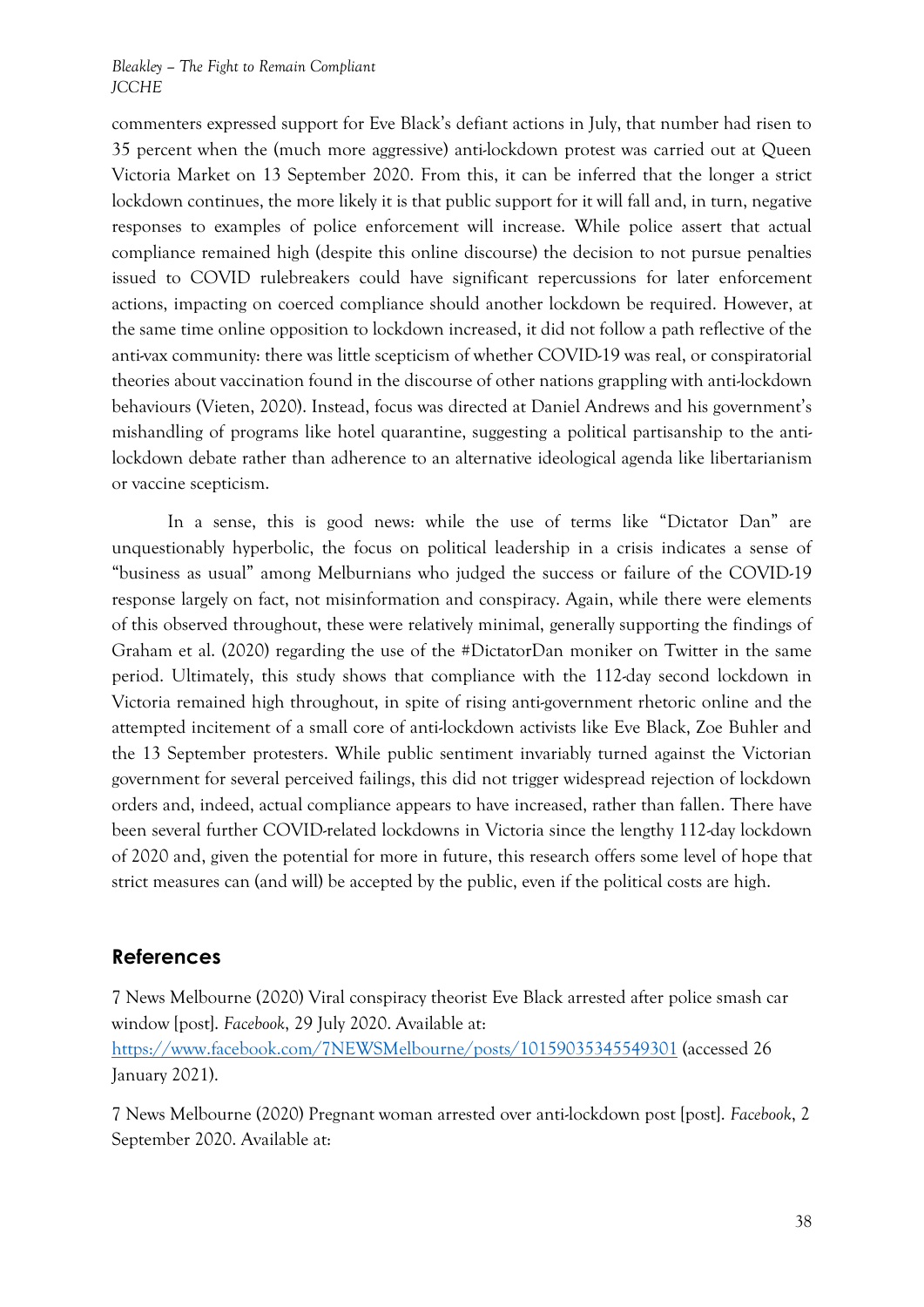[https://www.facebook.com/7NEWSMelbourne/photos/a.384908414300/101591370013543](https://www.facebook.com/7NEWSMelbourne/photos/a.384908414300/10159137001354301) [01](https://www.facebook.com/7NEWSMelbourne/photos/a.384908414300/10159137001354301) (accessed 27 January 2021).

7 News Melbourne (2020) Struggling market stall operators lose a day of trade due to antilockdown protest [post]. *Facebook*, 13 September 2020. Available at: <https://www.facebook.com/7NEWSMelbourne/posts/10159170303989301> (accessed 26 January 2021).

9 News Melbourne (2020) Checkpoint prank arrest [post]. *Facebook*, 29 July 2020. Available at: <https://www.facebook.com/9NewsMelbourne/posts/2660424947554483> (accessed 26 January 2021).

9 News Melbourne (2020) Were police right to arrest woman who planned anti-lockdown protest? [post]. *Facebook*, 2 September 2020. Available at:

<https://www.facebook.com/9NewsMelbourne/posts/2694361100827534> (accessed 27 January 2021).

9 News Melbourne (2020) Police made 74 arrests and handed out 176 fines to protestors assembled for a second day in a row [post]. *Facebook*, 13 September 2020. Available at: <https://www.facebook.com/9NewsMelbourne/posts/2704187609844883> (accessed 23 January 2021).

Aechtner, T (2021) Distrust, danger, and confidence: A content analysis of the Australian Vaccination-risks Network Blog. *Public Understanding of Science* 30(1): 16-35.

The Age (2020) Police smash window in Melbourne arrest of woman from checkpoint video [post]. *Facebook*, 29 July 2020. Available at:

[https://www.facebook.com/theageAustralia/posts/eve-black-28-from-warrandyte-was-arrested](https://www.facebook.com/theageAustralia/posts/eve-black-28-from-warrandyte-was-arrested-following-a-vehicle-intercept-in-carlt/10158368694166422/)[following-a-vehicle-intercept-in-carlt/10158368694166422/](https://www.facebook.com/theageAustralia/posts/eve-black-28-from-warrandyte-was-arrested-following-a-vehicle-intercept-in-carlt/10158368694166422/) (accessed 26 January 2021).

The Age (2020) Should the fight against the virus mean sacrificing free speech? [post]. *Facebook*, 3 September 2020. Available at:

<https://www.facebook.com/theageAustralia/posts/10158465550396422> (accessed 27 January 2021).

The Age (2020) Five key moments from Daniel Andrews' hotel inquiry [post]. *Facebook*, 25 September 2020. Available at:

<https://www.facebook.com/theageAustralia/posts/10158522145321422> (accessed 22 January 2021).

Alcorn, G (2018) Daniel Andrews: a precocious premier with no time to waste. *The Guardian*, 21 November 2018. Available at: [https://www.theguardian.com/australia](https://www.theguardian.com/australia-news/2018/nov/22/victorian-election-daniel-andrews-precocious-premier-no-time-to-waste)[news/2018/nov/22/victorian-election-daniel-andrews-precocious-premier-no-time-to-waste](https://www.theguardian.com/australia-news/2018/nov/22/victorian-election-daniel-andrews-precocious-premier-no-time-to-waste) (accessed 22 January 2021).

Alheneidi, H, AlSumait, L, Al Sumait, D and Smith, A P (2021) Loneliness and problematic Internet use during COVID-19 lock-down. *Behavioral Sciences* 11(1): 5.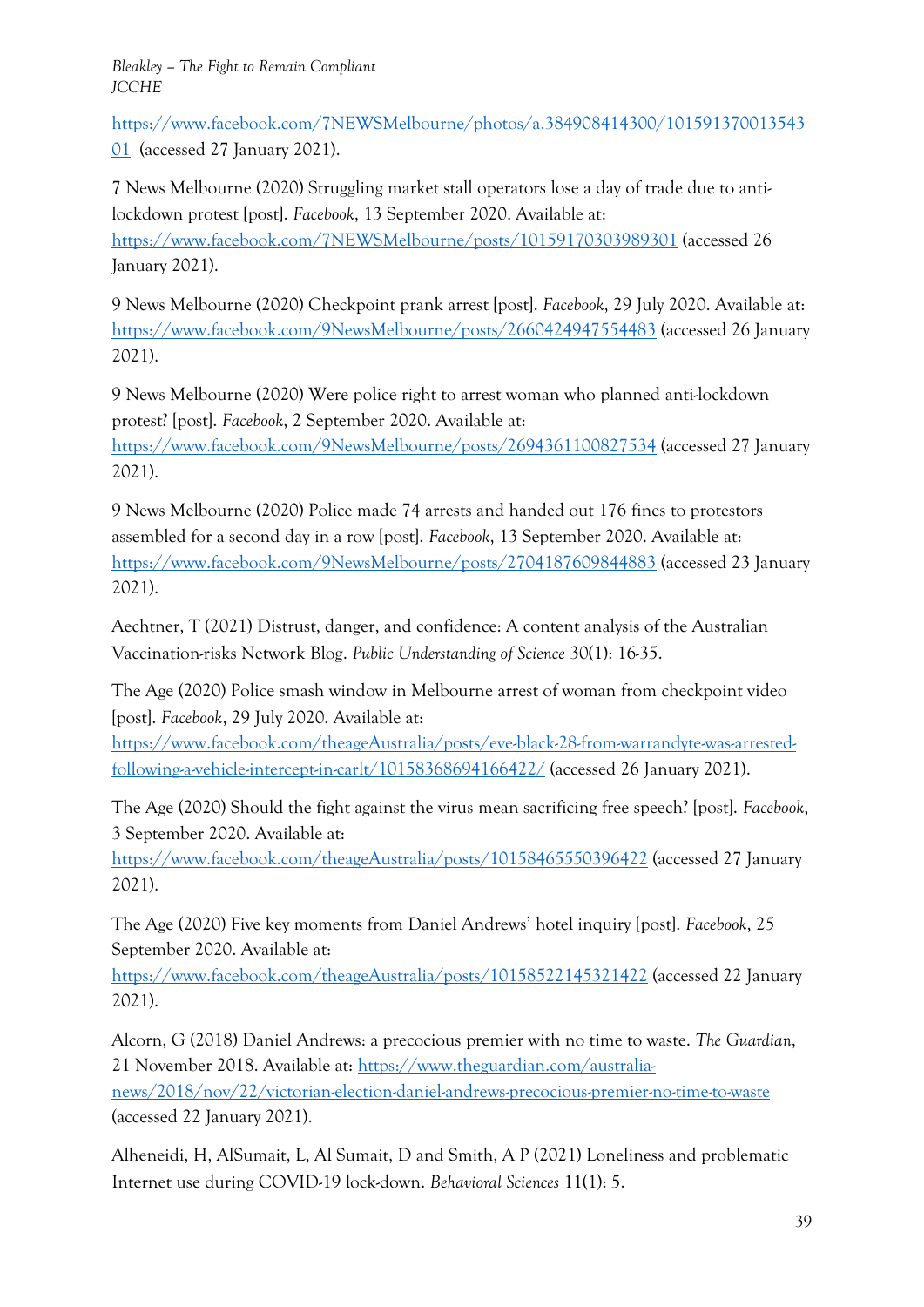Baker, M G, Wilson, N and Blakley, T (2020) Elimination could be the optimal response strategy for covid-19 and other emerging pandemic diseases. *The BMJ*. DOI: 10.1136/bmj.m4907.

Biernatowska, A, Balcerowska, J M and Bereznowski, P (2017) Gender differences in using Facebook – preliminary analysis*.* In: J Nyckowiak and J Lesny (eds) *Badania i Rozwój Młodych Naukowców w Polsce Społeczeństwo: psychologia i socjologia*. Poznan: Mlodzi Naukowcy, pp. 13-18.

Blakely, T, Thompson, J, Carvalho, N, Bablani, L, Wilson, N and Stevenson, M (2020) The probability of the 6-week lockdown in Victoria (commencing 9 July 2020) achieving elimination of community transmission of SARS-CoV-2. *Medical Journal of Australia* 213(8): 349-351.e1.

Boseley, M (2020) Police arrest 74 people at Melbourne coronavirus anti-lockdown protest. *The Guardian*, 13 September 2020. Available at: [https://www.theguardian.com/australia](https://www.theguardian.com/australia-news/2020/sep/13/police-arrest-74-people-at-melbourne-coronavirus-anti-lockdown-protest)[news/2020/sep/13/police-arrest-74-people-at-melbourne-coronavirus-anti-lockdown-protest](https://www.theguardian.com/australia-news/2020/sep/13/police-arrest-74-people-at-melbourne-coronavirus-anti-lockdown-protest) (accessed 21 January 2021).

Boseley, M (2020) Melbourne public housing Covid lockdown violated human rights, Victoria's ombudsman finds. *The Guardian*, 16 December 2020. Available at: [https://www.theguardian.com/australia-news/2020/dec/17/melbourne-public-housing-covid](https://www.theguardian.com/australia-news/2020/dec/17/melbourne-public-housing-covid-lockdown-violated-human-rights-victorias-ombudsman-finds)[lockdown-violated-human-rights-victorias-ombudsman-finds](https://www.theguardian.com/australia-news/2020/dec/17/melbourne-public-housing-covid-lockdown-violated-human-rights-victorias-ombudsman-finds) (accessed 11 January 2021).

Caselli, M, Fracasso, A and Scicchitano, S (2020) From the lockdown to the new normal: An analysis of the limitations to individual mobility in Italy following the Covid-19 crisis. Report, Global Labor Organisation (GLO). Discussion Paper no. 683. [http://hdl.handle.net/10419/225064.](http://hdl.handle.net/10419/225064)

Caulkins J, Grass D, Feichtinger G, Hartl R, Kort PM, Prskawetz A, Seidl, A and Wrzaczek, S (2020) How long should the COVID-19 lockdown continue? *PLoS ONE* 15(12): e0243413. DOI: 10.1371/journal.pone.0243413.

Chow, M, Danchin, M, Willaby, H W, Pemberton S and Leask, J (2017) Parental attitudes, beliefs, behaviours and concerns towards childhood vaccinations in Australia: A national online survey. *Australian Family Physician* 46(3): 145.

City of Melbourne (2020) Economic Impacts of COVID-19 on the City of Melbourne. Available at: [https://www.melbourne.vic.gov.au/sitecollectiondocuments/economic-impacts](https://www.melbourne.vic.gov.au/sitecollectiondocuments/economic-impacts-covid-19-summary.pdf)[covid-19-summary.pdf](https://www.melbourne.vic.gov.au/sitecollectiondocuments/economic-impacts-covid-19-summary.pdf) (accessed 16 April 2021).

City of Melbourne (2021) Melbourne facts and figures. Available at: [https://www.melbourne.vic.gov.au/about-melbourne/melbourne-profile/Pages/facts-about](https://www.melbourne.vic.gov.au/about-melbourne/melbourne-profile/Pages/facts-about-melbourne.aspx)[melbourne.aspx](https://www.melbourne.vic.gov.au/about-melbourne/melbourne-profile/Pages/facts-about-melbourne.aspx) (accessed 12 April 2021).

Coate, J (2020) COVID-19 Hotel Quarantine Inquiry Final Report. Report. Victorian Government: Melbourne. Available at: [https://www.quarantineinquiry.vic.gov.au/covid-19](https://www.quarantineinquiry.vic.gov.au/covid-19-hotel-quarantine-inquiry-final-report-0) [hotel-quarantine-inquiry-final-report-0](https://www.quarantineinquiry.vic.gov.au/covid-19-hotel-quarantine-inquiry-final-report-0) (accessed 18 January 2021).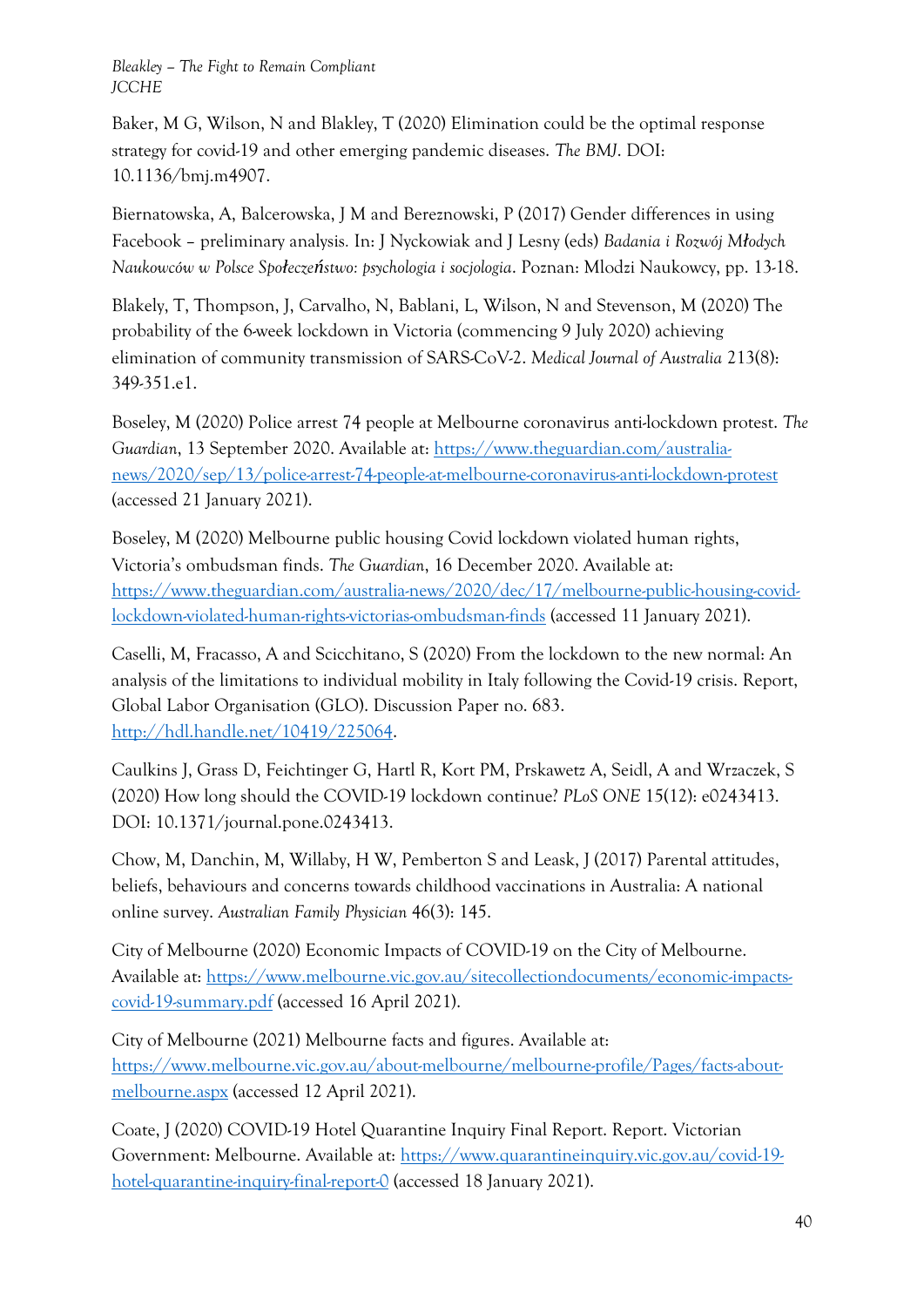Coatsworth, N (2020) Eliminating COVID-19 a false hope. Statement. Australian Government: Canberra. Available at: [https://www.health.gov.au/news/eliminating-covid-19-a](https://www.health.gov.au/news/eliminating-covid-19-a-false-hope)[false-hope](https://www.health.gov.au/news/eliminating-covid-19-a-false-hope) (accessed 21 January 2021).

Costello, T H, Bowes, S M, Stevens, S T, Waldman, I D and Lilienfield, S O (2020) Clarifying the structure and nature of Left-Wing Authoritarianism. *Journal of Personality and Social Psychology*: https://doi.org/10.1037/pspp0000341.

Cooper, L and Aitchison, G (2020) The Dangers Ahead: Covid-19, Authoritarianism and Democracy. Report. LSE Conflict and Civil Society Research Unit: London. Available at: [http://eprints.lse.ac.uk/105103/4/dangers\\_ahead.pdf](http://eprints.lse.ac.uk/105103/4/dangers_ahead.pdf) (accessed 20 January 2021).

Dexter, R (2020) Eve Black, woman from Bunyip checkpoint video, arrested in Melbourne. *The Age*, 29 July 2020. Available at: [https://www.theage.com.au/national/victoria/eve-black-the](https://www.theage.com.au/national/victoria/eve-black-the-selfish-woman-from-checkpoint-video-arrested-in-melbourne-20200729-p55gpw.html)[selfish-woman-from-checkpoint-video-arrested-in-melbourne-20200729-p55gpw.html](https://www.theage.com.au/national/victoria/eve-black-the-selfish-woman-from-checkpoint-video-arrested-in-melbourne-20200729-p55gpw.html) (accessed 27 January 2021).

Ebrahimi, M, Yazdavar, A H and Sheth, A (2017) Challenges of Sentiment Analysis for Dynamic Events. *IEEE Intelligent Systems* 32(5): 70-75.

Frowde, R, Dove, E S and Laurie, G T (2020) Fail to Prepare and you Prepare to Fail: the Human Rights Consequences of the UK Government's Inaction during the COVID-19 Pandemic. *Asian Bioethics Review* 12: 459-480.

Glass, D (2020) Investigation into the detention and treatment of public housing residents arising from a COVID-19 'hard lockdown' in July 2020. Report. Victorian Ombudsman: Melbourne. Available at: [https://assets.ombudsman.vic.gov.au/assets/Reports/Parliamentary-](https://assets.ombudsman.vic.gov.au/assets/Reports/Parliamentary-Reports/Public-housing-tower-lockdown/Victorian-Ombudsman-report-Investigation-into-the-detention-and-treatment-of-public-housing-residents-arising-from-a-COVID-19-hard-lockdown-in-July-2020.pdf?mtime=20201216075340)[Reports/Public-housing-tower-lockdown/Victorian-Ombudsman-report-Investigation-into-the](https://assets.ombudsman.vic.gov.au/assets/Reports/Parliamentary-Reports/Public-housing-tower-lockdown/Victorian-Ombudsman-report-Investigation-into-the-detention-and-treatment-of-public-housing-residents-arising-from-a-COVID-19-hard-lockdown-in-July-2020.pdf?mtime=20201216075340)[detention-and-treatment-of-public-housing-residents-arising-from-a-COVID-19-hard-lockdown](https://assets.ombudsman.vic.gov.au/assets/Reports/Parliamentary-Reports/Public-housing-tower-lockdown/Victorian-Ombudsman-report-Investigation-into-the-detention-and-treatment-of-public-housing-residents-arising-from-a-COVID-19-hard-lockdown-in-July-2020.pdf?mtime=20201216075340)[in-July-2020.pdf?mtime=20201216075340](https://assets.ombudsman.vic.gov.au/assets/Reports/Parliamentary-Reports/Public-housing-tower-lockdown/Victorian-Ombudsman-report-Investigation-into-the-detention-and-treatment-of-public-housing-residents-arising-from-a-COVID-19-hard-lockdown-in-July-2020.pdf?mtime=20201216075340) (accessed 22 January 2021).

Graham, T, Bruns, A, Angus, D, Hurcombe, E and Hames, S (2020) #IStandWithDan, #DictatorDan, #DanLiedPeopleDied: 397,000 tweets reveal the culprits behind a dangerously polarised debate. *The Conversation*, 22 December 2020. Available at: [https://theconversation.com/istandwithdan-dictatordan-danliedpeopledied-397-000-tweets](https://theconversation.com/istandwithdan-dictatordan-danliedpeopledied-397-000-tweets-reveal-the-culprits-behind-a-dangerously-polarised-debate-151100)[reveal-the-culprits-behind-a-dangerously-polarised-debate-151100](https://theconversation.com/istandwithdan-dictatordan-danliedpeopledied-397-000-tweets-reveal-the-culprits-behind-a-dangerously-polarised-debate-151100) (accessed 12 January 2021).

Handley, E (2020) Melbourne coronavirus stage 4 lockdown sees Victoria Police issues \$2.9 million in curfew fines. *ABC News*, 2 September 2020. Available at: [https://www.abc.net.au/news/2020-09-03/melbourne-coronavirus-lockdown-curfew-fines-top-](https://www.abc.net.au/news/2020-09-03/melbourne-coronavirus-lockdown-curfew-fines-top-2.9-million/12618528)[2.9-million/12618528](https://www.abc.net.au/news/2020-09-03/melbourne-coronavirus-lockdown-curfew-fines-top-2.9-million/12618528) (accessed 12 January 2021).

Houston, C and Webb, C (2021) Police to drop most COVID-19 fines and hand out cautions. *The Age*, 17 January 2021. Available at: [https://www.theage.com.au/national/victoria/police](https://www.theage.com.au/national/victoria/police-to-drop-most-covid-19-fines-and-hand-out-cautions-20210117-p56uoo.html)[to-drop-most-covid-19-fines-and-hand-out-cautions-20210117-p56uoo.html](https://www.theage.com.au/national/victoria/police-to-drop-most-covid-19-fines-and-hand-out-cautions-20210117-p56uoo.html) (accessed 13 January 2021).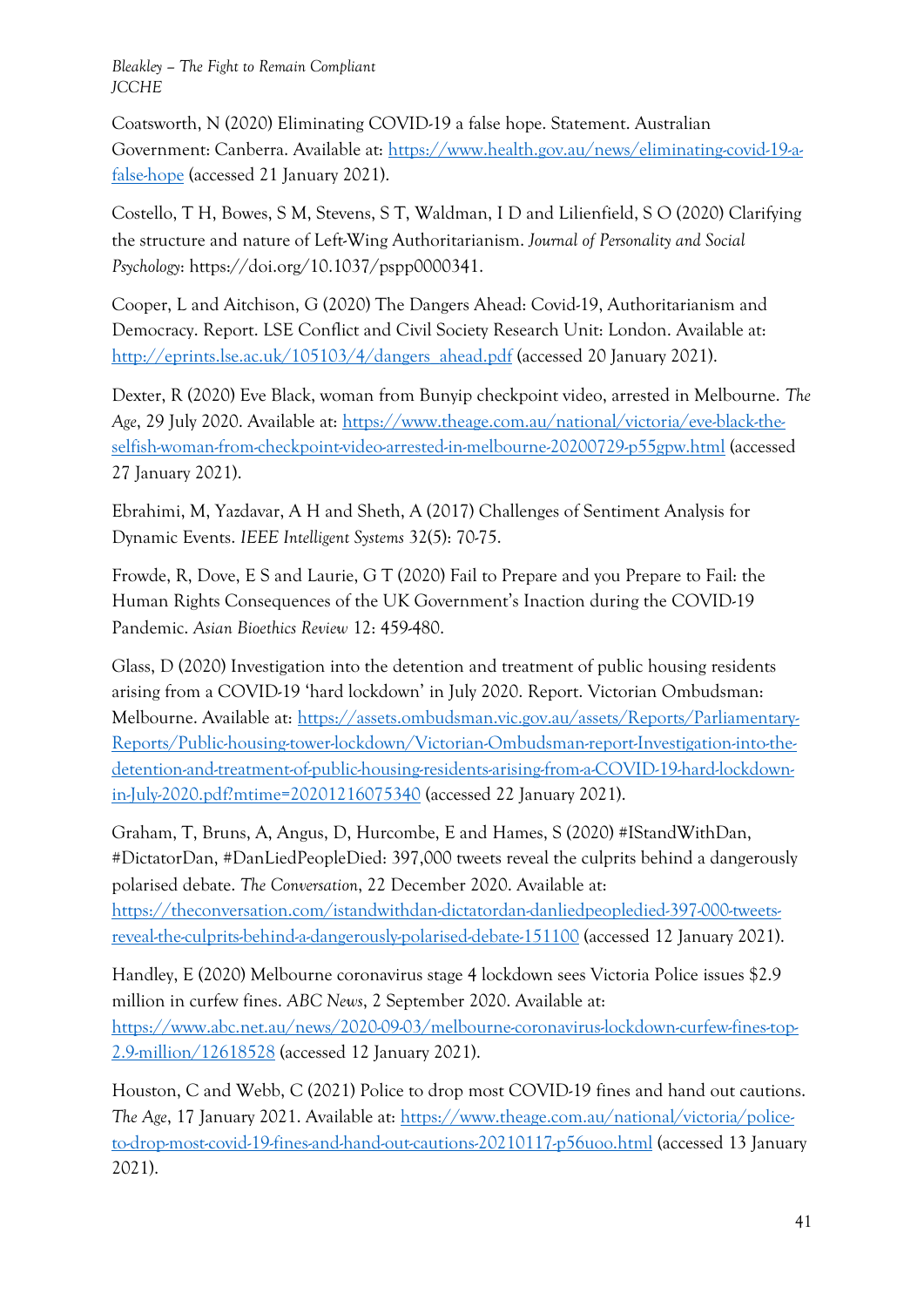Hussain, A, Ali, S, Ahmed, M and Hussain, S (2018) The Anti-Vaccination Movement: A Regression in Modern Medicine. *Cureus* 10(7): 1-8.

Kiritchenko, S, Zhu, X and Mohammad, S M (2014) Sentiment analysis of short informal texts. *Journal of Artificial Intelligence Research* (50): 723-762.

Koh, D (2020) COVID-19 lockdowns throughout the world. *Occupational Medicine* 70(5): 322.

Lin, C, Tu, P and Beitsch, L M (2021) Confidence and Receptivity for COVID-19 Vaccines: A Rapid Systematic Review*. Vaccines* 9(1): 16.

Manson, J H (2020) Right-wing Authoritarianism, Left-wing Authoritarianism, and pandemicmitigation Authoritarianism. *Personality and Individual Differences* 167: 1-6.

McGowan, M (2020) Pregnant woman arrested in Ballarat for creating anti-lockdown protest event on Facebook. *The Guardian*, 2 September 2020. Available at: [https://www.theguardian.com/australia-news/2020/sep/02/three-men-arrested-ahead-of](https://www.theguardian.com/australia-news/2020/sep/02/three-men-arrested-ahead-of-planned-anti-lockdown-protest-in-victoria)[planned-anti-lockdown-protest-in-victoria](https://www.theguardian.com/australia-news/2020/sep/02/three-men-arrested-ahead-of-planned-anti-lockdown-protest-in-victoria) (accessed 16 January 2021).

Meade, A (2020) Black Lives Matters protests, a Covid-19 outbreak and the 'link' that didn't exist. *The Guardian*, 17 July 2020. Available at:

[https://www.theguardian.com/media/2020/jul/17/black-lives-matter-protests-a-covid-19](https://www.theguardian.com/media/2020/jul/17/black-lives-matter-protests-a-covid-19-outbreak-and-the-link-that-didnt-exist) [outbreak-and-the-link-that-didnt-exist](https://www.theguardian.com/media/2020/jul/17/black-lives-matter-protests-a-covid-19-outbreak-and-the-link-that-didnt-exist) (accessed 27 January 2021).

Mitra, T, Counts, S and Pennebaker, J (2016) Understanding Anti-Vaccination Attitudes in Social Media. *Proceedings of the International AAAI Conference on Web and Social Media* 10(1): 269- 278.

Muller, D (2017) Mixed media: how Australia's newspapers became locked in a war of left versus right. *The Conversation*, 18 June 2017. Available at: [https://theconversation.com/mixed](https://theconversation.com/mixed-media-how-australias-newspapers-became-locked-in-a-war-of-left-versus-right-79001)[media-how-australias-newspapers-became-locked-in-a-war-of-left-versus-right-79001](https://theconversation.com/mixed-media-how-australias-newspapers-became-locked-in-a-war-of-left-versus-right-79001) (accessed 4 January 2021).

Murphy, P (2020) The state of Daniel Andrews: Victoria's governor Bligh. *Quadrant* 64(11): 14.

Murphy, K, Williamson, H, Sargeant, E and McCarthy, M (2020) Why people comply with COVID-19 social distancing restrictions: Self-interest or duty? *Australian and New Zealand Journal of Criminology* 53(4): 477-496.

Murray, K (2009) Whooping cough deaths spark vaccination debate. *ABC News*, 3 September. Available at: [https://www.abc.net.au/news/2009-09-03/whooping-cough-deaths-spark](https://www.abc.net.au/news/2009-09-03/whooping-cough-deaths-spark-vaccination-debate/1416152)[vaccination-debate/1416152](https://www.abc.net.au/news/2009-09-03/whooping-cough-deaths-spark-vaccination-debate/1416152) (accessed 20 January 2021).

Mutua, S N and Ong'ong'a, D O (2020) Online news media framing of COVID-19 pandemic: probing the initial phases of the disease outbreak in international media. *Journal of Interactive Multimedia and Education* 1(2): e02006.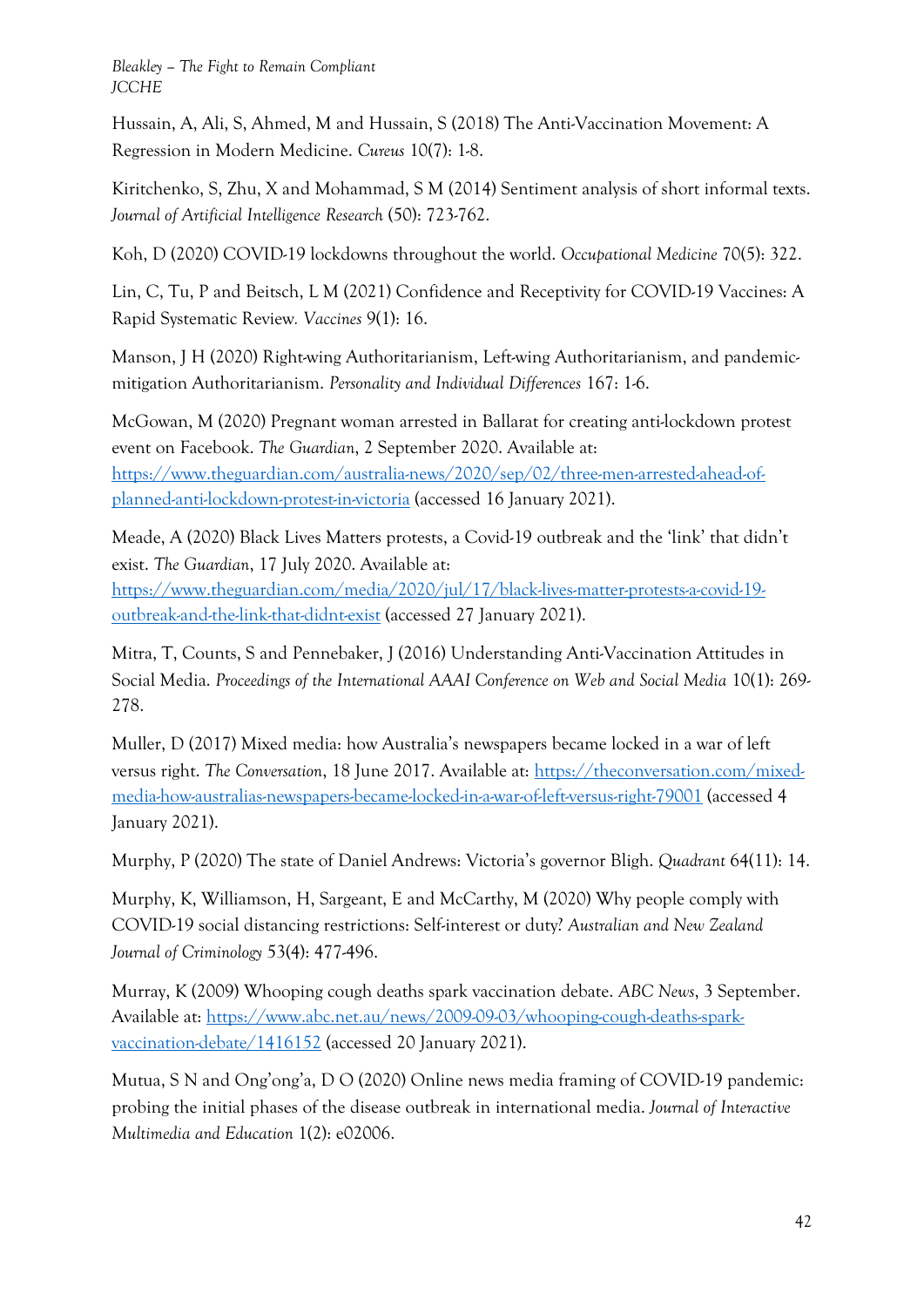NewsTalk 3AW (2020) Young woman who sparked outrage dramatically arrested [post]. *Facebook*, 29 July 2020. Available at:

<https://www.facebook.com/NewsTalk3AW/posts/10156341352602537> (accessed 26 January 2021).

NewsTalk 3AW (2020) Mum arrested over planned anti-lockdown protest blames 'bimbo moment' [post]. *Facebook*, 2 September 2020. Available at:

<https://www.facebook.com/NewsTalk3AW/posts/10156412303277537> (accessed 27 January 2021).

NewsTalk 3AW (2020) More anti-lockdown protests planned in Melbourne this weekend [post]. *Facebook*, 17 September 2020. Available at:

<https://www.facebook.com/NewsTalk3AW/posts/10156439769227537> (accessed 19 January 2021).

Qian, Y and Hanser, A (2020) How did Wuhan residents cope with a 76-day lockdown? *Chinese Sociological Review*. DOI: 10.1080/21620555.2020.1820319.

Ramsetty, A and Adams, C (2020) Impact of the digital divide in the age of COVID-19. *Journal of the American Medical Informatics Association* 27(7): 1147-1148.

Ramshaw, A (2020) Social media statistics for Australia (Updated December 2020). *Genroe*. Available at: [https://www.genroe.com/blog/social-media-statistics-australia/13492#key](https://www.genroe.com/blog/social-media-statistics-australia/13492#key-australian-facebook-facts)[australian-facebook-facts](https://www.genroe.com/blog/social-media-statistics-australia/13492#key-australian-facebook-facts) (accessed 19 January 2021).

Reicher, S and Stott, C (2020) On order and disorder during the COVID-19 pandemic. *British Journal of Social Psychology* 59(3): 694-702.

Rozbroj, T, Lyons A and Lucke, J (2019) Psychosocial and demographic characteristics relating to vaccine attitudes in Australia. *Patient Education and Counseling* 102: 172-179.

Schradie, J (2020) "Give me Liberty or Give me Covid-19": Anti-lockdown protesters were never Trump puppets. *Communication and the Public* 5(3-4): 126-128.

Shuttleworth, K (2020) Battling second virus wave, Australia puts city of Melbourne under lockdown. *The Washington Post*, 7 July 2020. Available at:

[https://www.washingtonpost.com/world/asia\\_pacific/melbourne-lockdown-coronavirus](https://www.washingtonpost.com/world/asia_pacific/melbourne-lockdown-coronavirus-australia-covid-19-pandemic/2020/07/07/38ff2934-c018-11ea-8908-68a2b9eae9e0_story.html)[australia-covid-19-pandemic/2020/07/07/38ff2934-c018-11ea-8908-68a2b9eae9e0\\_story.html](https://www.washingtonpost.com/world/asia_pacific/melbourne-lockdown-coronavirus-australia-covid-19-pandemic/2020/07/07/38ff2934-c018-11ea-8908-68a2b9eae9e0_story.html) (accessed 13 January 2021).

Smith, N and Graham, T (2019) Mapping the anti-vaccination movement on Facebook. *Information, Communication & Society* 22(9): 1310-1327.

Smith, P (2020) Hard lockdown and a "health dictatorship": Australia's lucky escape from covid-19. *The BMJ*. DOI: 10.1136/bmj.m4910.